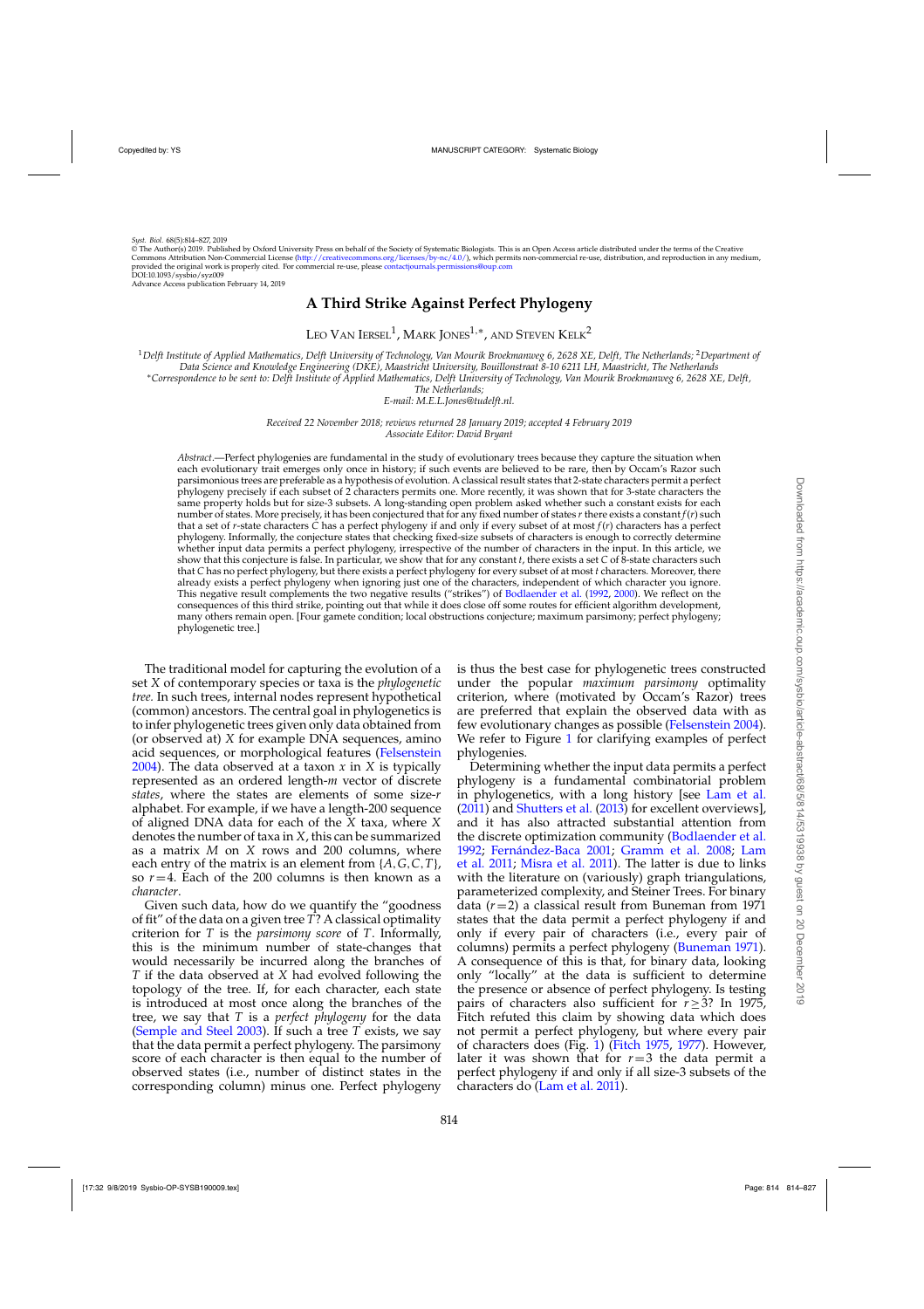<span id="page-1-0"></span>

FIGURE 1. The example of [Fitch](#page-7-0) [\(1975](#page-7-0), [1977](#page-7-0)), showing that  $f(3) > 2$ . The five leaves  $x_1, \ldots, x_5$  have sequences AAA, ACC, CGC, CCG, and GAG, respectively. In our notation, the character set is  $C = \{\chi_1, \chi_2, \chi_3\}$ , where  $\chi_1 = x_1x_2|x_3x_4|x_5$ ,  $\chi_2 = x_1x_5|x_2x_4|x_3$ , and  $\chi_3 = x_1|x_2x_3|x_4x_5$ . For example,  $\chi_1 = x_1 x_2 |x_3 x_4 | x_5$  indicates that, at the first position,  $x_1$  and  $x_2$  have the same state,  $x_3$  and  $x_4$  have the same state, and  $x_5$  has a third state. The figure shows a perfect phylogeny for each pair of characters. However, no perfect phylogeny exists for the full character set (this can easily be observed by checking that each of the three perfect phylogenies is the unique solution for its respective pair of characters). a)  $\{\chi_1, \chi_2\}$ . b)  $\{\chi_2, \chi_3\}$ . c)  $\{\chi_1, \chi_3\}.$ 

The intriguing question thus arises: is it true that, for every number of states  $r \geq 2$ , there exists a number *f*(*r*) such that *r*-state data permits a perfect phylogeny if and only every size-*f*(*r*) subset of the characters does? To make this more concrete: could it be true that *r*state data, irrespective of the number of characters in the input, permits a perfect phylogeny if and only if every subset of characters of size at most, say,  $r^2$  permits a perfect phylogeny? How about  $2^r$  instead of  $r^2$ ? Or  $2^{2^r}$ ? Or is it the case that, however large we choose this function  $f(r)$ , at some point a sufficiently large input will be encountered whereby focusing only on size  $f(r)$  subsets will deceive us into thinking that the input permits a perfect phylogeny—when in fact it does not? A conjecture, which has thus been circulating in variou[s forms for approximately 50 years \[see](#page-7-0) Habib and To [\(2011](#page-7-0)) for a recent treatment], states that such a constant *f*(*r*) does indeed exist for each *r*≥2. This would mean that, provided  $f(r)$  is chosen to grow quickly enough, there is no danger that we will be deceived: we can always determine perfect phylogeny by restricting our attention to subsets of characters of size at most *f*(*r*). Here, we refer to this as the *local obstructions conjecture for perfect phylogeny*. Note that *f*(*r*) should depend only on *r* and no other parameters (such as *X* or the number of characters in the input). We know that  $f(2)=2$  and  $f(3)=3$ , but what about larger *r*? If the local obstructions conjecture is true, how fast does  $f(r)$  grow?

In the absence of positive progress—it is still unknown whether *f*(4) exists—various authors have described lower bounds on *f*(*r*), if it exists. It is known that  $f(4) \ge$ 5 (if it exists) [\(Habib and To 2011\)](#page-7-0) and the currently strongest general lower bound is given in [Shutters et al.](#page-7-0) [\(2013](#page-7-0)), where it is shown that for  $r \ge 2$ ,  $f(r) \ge \lfloor \frac{r}{2} \rfloor \lceil \frac{r}{2} \rceil + 1$ (if it exists). Such results do not, however, disprove the local obstructions conjecture, since *f*(*r*) might still exist but grow at least quadratically.

Here we show emphatically that the local obstructions conjecture is *false*, forming a third strike against perfect phylogeny. [The first is the NP-hardness of the problem

[\(Bodlaender et al. 1992\)](#page-7-0), and the second excludes the existence of certain parameterized algorithms [\(Bodlaender et al. 1992;](#page-7-0) [Bodlaender et al. 2000\)](#page-7-0)]. Specifically, we show that for every even  $n \geq 4$  there exists an 8-state input with 2*n* taxa and 2*n*−4 characters with the following property: the input does *not* permit a perfect phylogeny, but all proper subsets *do* permit a perfect phylogeny. This shows that, to decide whether there exists a perfect phylogeny for character data with at least 8 states, it is not enough to check all groups of a certain number of characters. It is necessary to consider all characters simultaneously. In particular, this shows that the constant *f*(8) cannot exist (and consequently also  $f(9)$ , $f(10)$ ,... do not exist). We emphasize that our construction can be extended to any number of taxa, odd or even, as long as it is at least 8. It is not a transient phenomenon that disappears as the number of taxa increases.

One implication of this result is the following. For*r*=2 the fact that  $f(r)$  exists forms the basis of an efficient, fixed parameter tractable algorithm for the *near-perfect phylogeny* problem [\(Sridhar et al. 2007](#page-7-0)). [See [Cygan et al.](#page-7-0) [\(2015](#page-7-0)) for an introduction to parameterized complexity]. Essentially, this problem asks: "does there exist a tree that has a parsimony score of at most *k* with respect to the input data?" The algorithm leverages the insight that state-changes which occur above the perfect phylogeny lower bound must occur inside small *f*(2)-size subsets of the input. Given that  $f(2)$  is a constant, there are not too many size-*f*(2) subsets and inside such a subset there are not too many places where the state change could occur. However, our result shows that such an approach is doomed to fail for *r*≥8. In a similar vein, the line of attack posed in [Shutters et al.](#page-7-0) [\(2013\)](#page-7-0) to establish the fixed parameter tractability of the *character removal* problem (i.e., deleting a minimum number of characters to obtain a perfect phylogeny), will also fail for *r*≥8. This is unfortunate, since data sets certainly do arise in practice with a large number of states: for amino acids *r*=20, and nonmolecular character data such as that which arises in linguistics can easily have 8 or more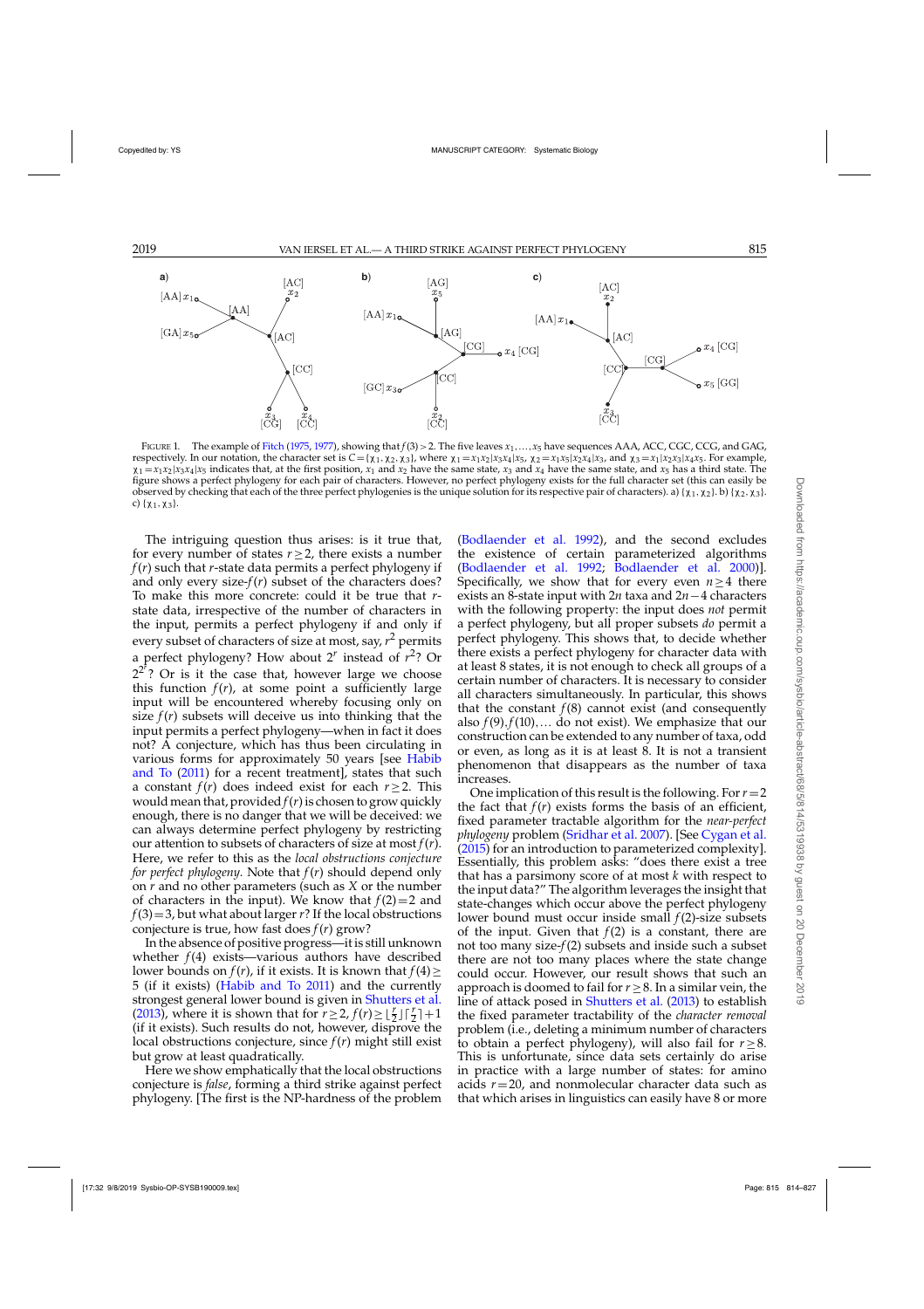states. Another negative consequence of our result is the following. If we allow gaps/indels in the input, we can reduce the number of states in our construction from 8 to 4. This shows that the conjecture also fails for the practical case of aligned DNA data (without relying on

any complexity assumption). On the positive side, *f*(*r*) might still exist for *r*∈ {4,5,6,7} (which includes the case of DNA data without gaps, i.e., *r*=4). Also, although our result is negative for algorithmic approaches that look only at small subsets of the input *in isolation*, this is certainly *not* a case of *three strikes and out!* In particular, it does not exclude algorithmic approaches that analyze the input data in a more sophisticated way. For example, the question "does the input permit a perfect phylogeny," although NP-hard in general [\(Bodlaender et al. 1992](#page-7-0)), can be answered in time  $O(2^{2r}m^2|X|)$  $O(2^{2r}m^2|X|)$  [using](#page-7-0) [dynamic](#page-7-0) [programming](#page-7-0) [\(](#page-7-0)Kannan and Warnow [1997\)](#page-7-0), which for fixed *r* becomes  $O(m^2|X|)$ . Similarly, it is still possible that fixed parameter tractable algorithms exist to solve the near-perfect phylogeny problem, but more advanced algorithmic approaches will be required. Despite the refutation of the local obstructions conjecture, perfect phylogeny will continue to play a central role in both applied and theoretical phylogenetics.

The structure of the article is as follows. We start by giving an informal description of an example of the construction for 8 taxa. After that, we give formal mathematical definitions. In "Main Results," we first describe the most important parts of the construction of the general counter example and explain the main ideas behind the construction. We then provide the full construction, and finally prove that this gives a counterexample to the local obstructions conjecture for perfect phylogeny.

## *Example for Eight Taxa*

In this section, we describe our counter example for the case of 8 taxa, the smallest number of taxa for which the construction works. We describe four (6-state) characters that are incompatible, that is, they do not permit a perfect phylogeny, while any three of the four characters do permit a perfect phylogeny. Note that this example is not a new result in itself, because it was already known that, for 6-state characters, we would need to consider at least  $\lfloor \frac{6}{2} \rfloor \lceil \frac{6}{2} \rceil + 1 = 10$  characters simultaneously [\(Shutters et al.](#page-7-0) [2013\)](#page-7-0). Nevertheless, the example is of interest because it can be generalized to higher numbers of taxa and characters, as we will show in the remaining sections, thus proving that the local obstructions conjecture is false.

Consider eight taxa named *a*1,*a*2,*a*3,*a*4,*b*1,*b*2,*b*3,*b*<sup>4</sup> and the following four characters:

$$
\Omega_A = a_1 b_1 b_2 | a_2 a_3 b_3 a_4 b_4
$$
  

$$
\chi_2 = a_1 | b_1 | a_2 a_3 | b_2 b_3 | a_4 | b_4
$$

$$
\phi_3 = a_1 a_2 |b_1| b_2 |a_3| a_4 |b_3 b_4
$$
  
\n
$$
\Omega_B = a_1 b_1 a_2 b_2 b_3 |a_3 a_4 b_4.
$$

The names of the characters might seem odd, but they correspond to the names used in the general counter example, where they will make more sense. Also note that it actually does not matter for the problem which states taxa have. The only thing that matters is which taxa have the same state, this is indicated in the characters by separating blocks of taxa with the same state by |. For example, in the first character  $\Omega_A$ , taxa  $a_1$ ,  $b_1$ , and  $b_2$ all have the same state while  $a_2$ ,  $a_3$ ,  $b_3$ ,  $a_4$ , and  $b_4$  have a different state. In-2, we have six states: *a*2 and*a*3 have one state,  $b_3$  and  $b_4$  have a second state, and the remaining four taxa all have their own unique state. The fact that we have only 6 character states is due to the small number of taxa. The general example will have 8 character states.

Figure [2](#page-3-0) shows that any combination of three of the four characters does permit a perfect phylogeny.

We now argue that the combination of all four characters is incompatible, which is a bit more work. First we look at the characters  $\Omega_A$  and  $\Omega_B$ . In character  $\Omega_A$ , taxa  $a_1$ , $b_1$ , and  $b_2$  all have the same state, while all other taxa have a different state. Hence, in any perfect phylogeny, there must be a branch with the taxa  $a_1$ ,  $b_1$ , and  $b_2$  on one side and the remaining taxa on the other side. Similarly, character  $\Omega_B$  says that there must be a branch with the taxa  $a_3$ ,  $a_4$ , and  $b_4$  on one side and the remaining taxa on the other side. What the parts of the tree containing  $a_1$ ,  $b_1$ ,  $b_2$  and  $a_3$ ,  $a_4$ ,  $b_4$  look like is not important. What is important is what happens in the middle part of the tree, which contains the remaining taxa  $a_2$  and  $b_3$ .

Basically, characters  $\chi_2$  and  $\phi_3$  give us contradictory information about the order of taxa  $a_2$  and  $b_3$ , see Figure [3.](#page-3-0) First look at character  $\phi_3$ . Because taxa  $a_1$  and  $a_2$ have the same state, and taxa  $b_3$  and  $b_4$  have another state, we know that the path connecting *a*1 and *a*2 may not overlap with the path connecting  $b_3$  and  $b_4$ . Hence  $a_2$ must be on the side of  $a_1$  and  $b_3$  on the side of  $b_4$ , as indicated in Figure [3a](#page-3-0). In a similar way, character  $\chi_2$  tells us exactly the opposite, that is, that  $b_3$  is on the side of  $b_2$ (and  $a_1$ ) and  $a_2$  is on the side of  $a_3$  (and  $b_4$ ), as indicated in Figure [3b](#page-3-0). Hence, a perfect phylogeny would need to simultaneously look like Figure [3a](#page-3-0) and like Figure [3b](#page-3-0), which is impossible. We can therefore conclude that no perfect phylogeny exists.

In the remaining sections, we show how to generalize this example to more taxa, thereby also increasing the number of characters. We note that the proofs for the general case will be more involved.

### *Mathematical Definitions*

Let *X* be a set of labels. For any positive integer *r*, an *r*-state character on *X* is a partition  $\chi = S_1|S_2|...|S_{r'}$ , where *X* is the union of  $S_1$ ,..., $\hat{S}_{r'}$  and  $r' \leq r$ . We refer to the sets  $S_1, \ldots, S_{r'}$  as *states*. For the sake of brevity, in this context we will sometimes write  $x_1 \ldots x_t$  as shorthand for a set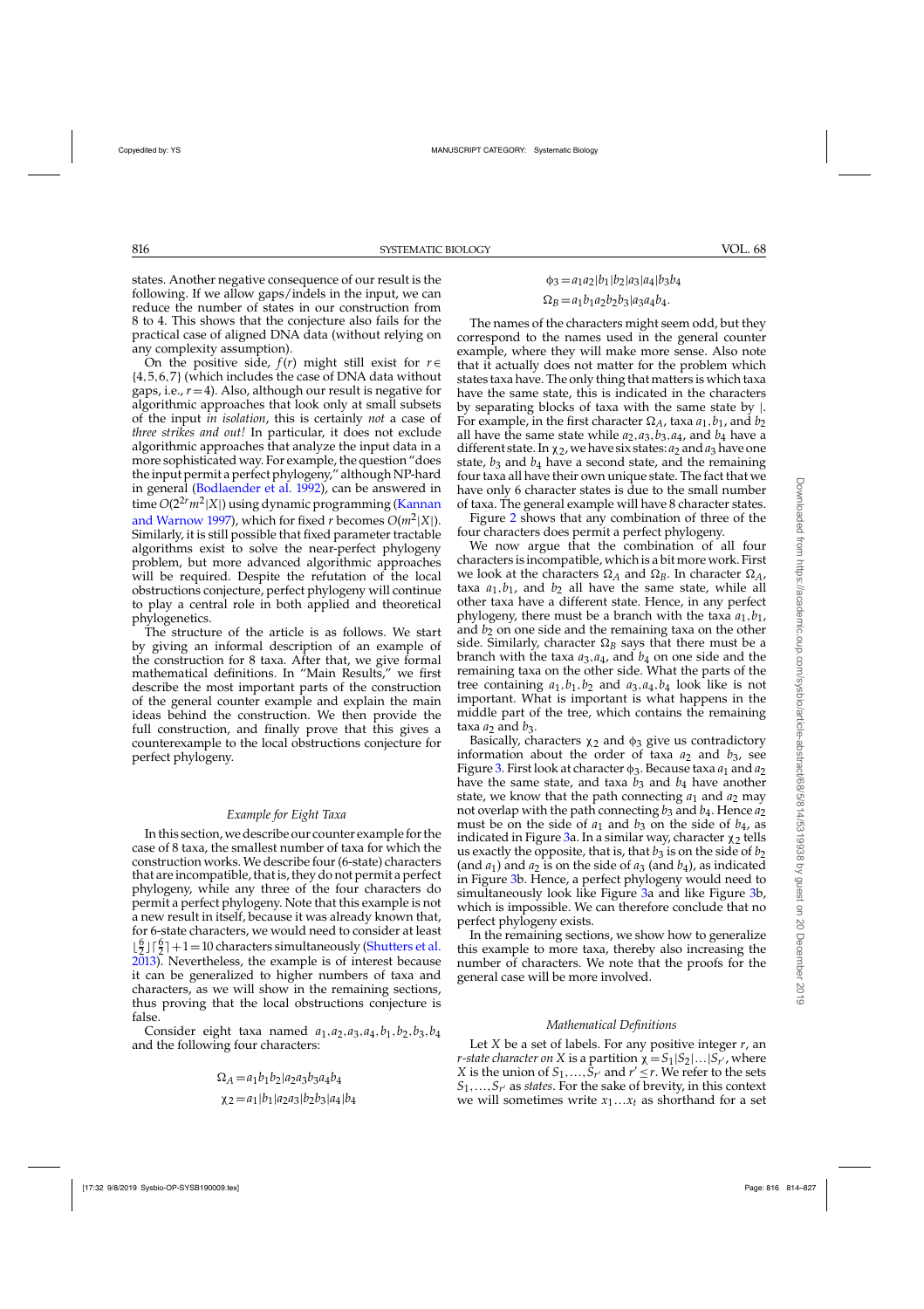<span id="page-3-0"></span>

FiGURE 2. Four trees showing that, for eight taxa, ignoring one character of  $\Omega_A$ ,  $\chi_2$ ,  $\phi_3$ , and  $\Omega_B$  makes the remaining three characters compatible. a) Tree  $T_1$  displaying  $\chi_2$ , $\phi_3$ , and  $\Omega_B$ . b) Tree  $T_2$  displaying  $\Omega_A$ ,  $\phi_3$ , and  $\Omega_B$ . c) Tree  $T_3$  displaying  $\Omega_A$ ,  $\chi_2$ , and  $\Omega_B$ . d) Tree  $T_4$  displaying  $\Omega_A$ ,  $\chi_2$ , and  $\phi_3$ .



FIGURE 3. Illustration of the proof that, for eight taxa, characters  $\Omega_A,\chi_2,\phi_3$ , and  $\Omega_B$  are incompatible. a) Structure of a perfect phylogeny implied by  $\Omega_A$ ,  $\phi_3$ , and  $\Omega_B$ . b) Structure of a perfect phylogeny implied by  $\Omega_A$ ,  $\chi_2$ , and  $\Omega_B$ .

 ${x_1, \ldots, x_t}$ . Thus for example, if  $X = {x_1, \ldots, x_n}$  then  $\chi =$  $x_1|x_2|x_3x_4|\{x_i:i\geq 5\}$  is a character on *X*. (Note that some states may be empty; in such cases we may treat these states as nonexistent. Thus for example if  $S_i = \emptyset$  then *S*<sub>1</sub>|*S*<sub>2</sub>|...|*S*<sub>*r'*</sub> is equivalent to *S*<sub>1</sub>|*S*<sub>2</sub>|...|*S*<sub>*i*−1</sub>|*S*<sub>*i*+1</sub>|...|*S*<sub>*r'*</sub>.)

A *tree T on X* is an unrooted tree with leaves bijectively labelled with the elements of *X*. Given a subset *S*⊂*X*, let *T*[*S*] denote the minimal subtree of *T* whose vertices contain *S*. We note that degree-2 vertices are usually not allowed in phylogenetic trees; however our definition of *T*[*S*] allows for degree-2 vertices, as this makes certain proofs simpler and does not affect the results.

For any positive integer *n*, [*n*] denotes the set {1,...,*n*}. We say *T* displays a character  $\chi = S_1 | \dots | S_{r'}$  on *X* if there exists a partition  $V_1|...|V_{r'}$  of the vertices of *T*, such that the subtree of  $T$  induced by  $V_i$  is connected and  $V_i$ ∩*X* =  $S_i$  for each  $i \in [r']$ . Equivalently, *T* displays  $\chi$  if the subtrees  $T[S_i]$  and  $T[S_j]$  are vertex-disjoint for  $i \neq j$ .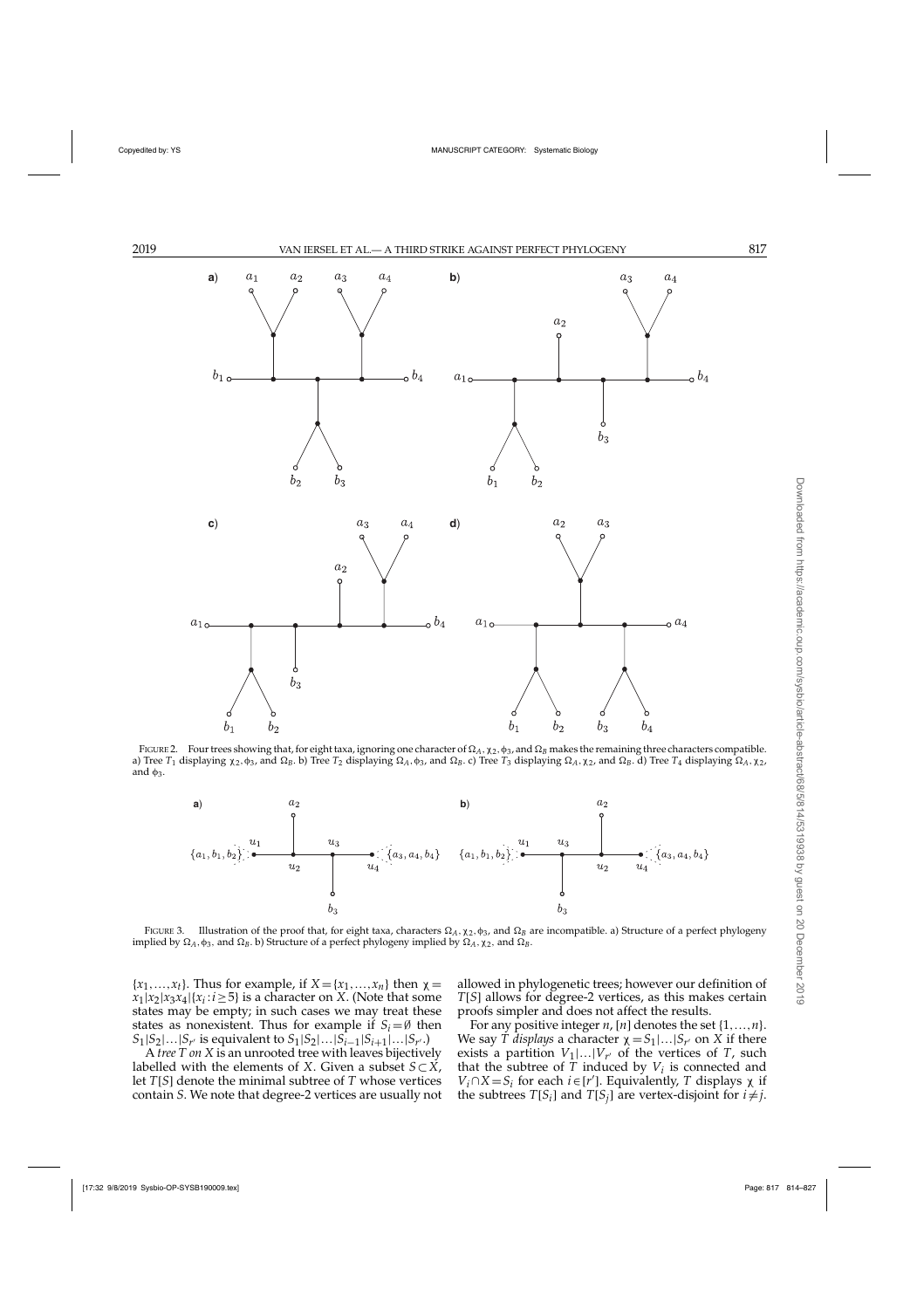<span id="page-4-0"></span>We say *T* is *compatible* with a set *C* of characters (or equivalently, C is *compatible* with T) if T displays  $\chi$  for each  $\chi \in C$ . If this is the case, we also say that  $T$  is a *perfect phylogeny for C*. We say a set *C* of characters is *compatible* if there exists a perfect phylogeny for *C*.

In this article, we show that the following conjecture is false:

**Conjecture 1.1.** *For each positive integer r, there exists an integer f*(*r*) *such that for any finite set X and any set C of r-state characters on X, C is compatible if and only if every subset of at most f*(*r*) *characters in C is compatible.*

#### MAIN RESULTS

#### *Counterexample: Main Concepts*

In this section, we outline the main concepts and ideas used in the construction of our counterexample to Conjecture 1.1. We also define the label set *X* and two trees on *X* that will be used to show that most subsets of characters are compatible.

In what follows, let *n* be any positive even integer.

**Definition 2.1.** *Given a positive even integer n, let X*= {*a*1,...*an*,*b*1,...,*bn*}*. For any i*∈ [*n*]*, let X*≤*<sup>i</sup>* = {*aj*,*bj* :1≤*j*≤*i*}*, and*  $X_{\ge i} = \{a_i, b_i : m \ge j \ge i\}.$ 

We now define two trees *A* and *B* on *X*. These trees appear quite similar on a large scale—they are both lobsters (trees in which every vertex is of distance at most 2 from a central path), with leaves of smaller index closer to one end of the central path than leaves of larger index. However, on a local scale they appear quite different for example, each *x*∈*X* has a different sibling in *A* than in *B*.

Informally, *A* consists of a number of cherries that are attached as pendant subtrees to a central path. The endpoints of the path are  $a_1$  and  $a_n$ . Starting at  $a_1$ and walking along the path, the first cherry attached is  $(b_1, b_2)$ , then  $(a_2, a_3)$ , then  $(b_3, b_4)$ , and so on. The definition of tree *B* is similar to *A*, but with the roles of the *a* and *b* leaves reversed. (Fig. 4.)

We give a more formal definition below.

**Definition 2.2.** *The tree A on X is defined as follows: A has leaves a*1,...,*an, b*1,...,*bn*, *and internal nodes*  $u_1, \ldots, u_{n-1}, v_1, \ldots, v_{n-1}$ . A contains a central path  $a_1, u_1$ , *u*<sub>2</sub>,...,*u*<sub>*n*−1</sub>,*a*<sub>*n*</sub>. For each *i*∈ [*n*−1]*, there is an edge u<sub>i</sub>v<sub>i</sub>. For odd i*∈ [*n*−1]*, the vertex v<sub>i</sub> is adjacent to leaves b<sub>i</sub> and b<sub>i+1</sub>. For even i*∈ [*n*−2]*, the vertex*  $v_i$  *is adjacent to leaves*  $a_i$  *and*  $a_{i+1}$ .

*The tree B on X is defined as follows: B has leaves a*1,...,*an, b*<sub>1</sub>*,...b<sub>n</sub> and internal nodes u*<sub>1</sub>*,...,u*<sub>*n*−1</sub>*,v*<sub>1</sub>*,...,v*<sub>*n*−1</sub>*. B contains a central path b*<sub>1</sub>*, u*<sub>1</sub>*, u*<sub>2</sub>*,..., u*<sub>*n*−1</sub>*, b*<sub>*n*</sub>*. For each i*∈  $[n-1]$ *, there is an edge*  $u_i v_i$ *. For odd i* ∈  $[n-1]$ *, the vertex v<sub>i</sub>* 



FIGURE 4. The lobsters *A* and *B*. The middle part of each figure shows some of the vertices near  $u_i$ , for *i* even, and near  $u_j$ , for *j* > *i* and *j* odd. a) Lobster *A*. b) Lobster *B*.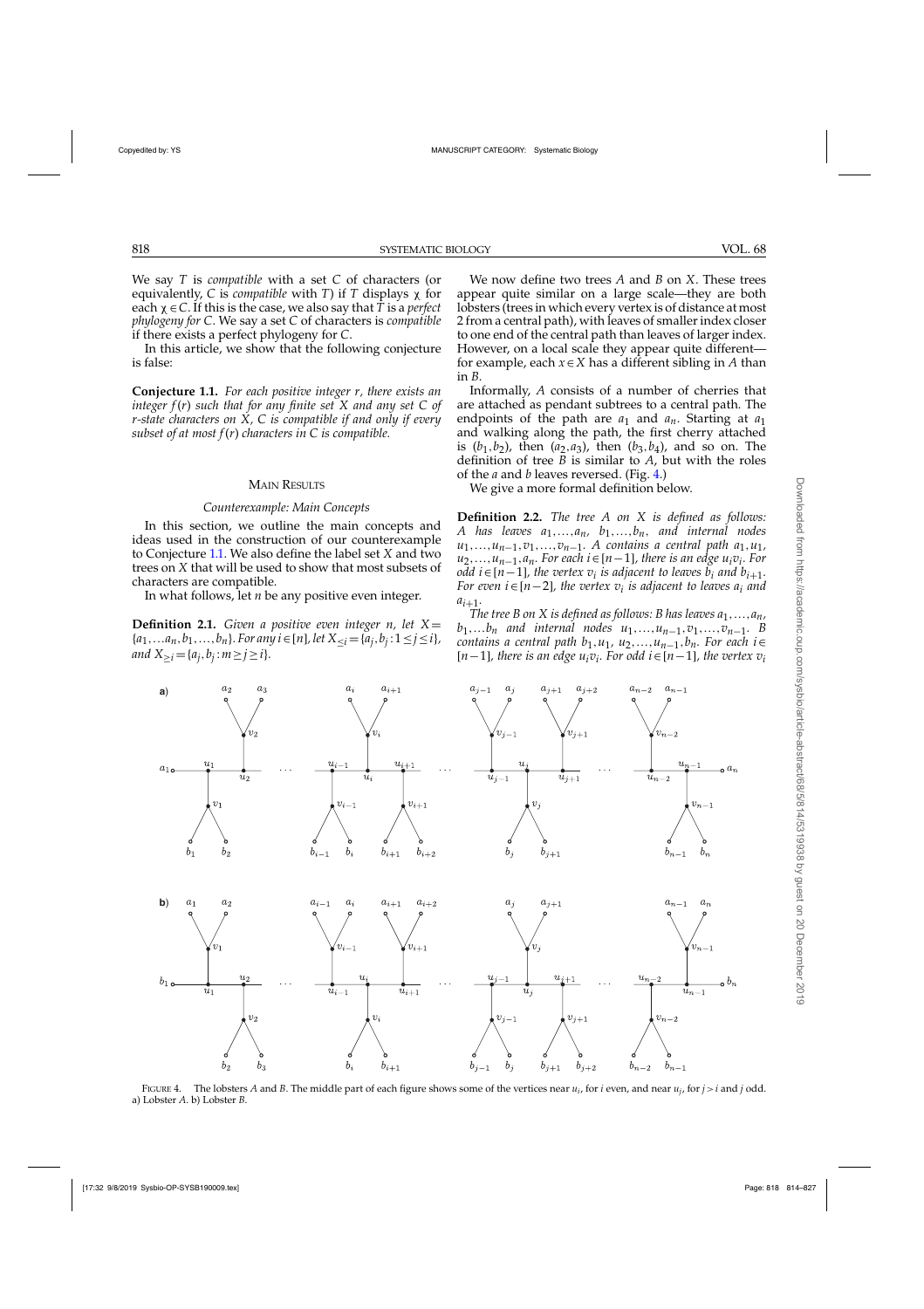<span id="page-5-0"></span>

 $b_{i-2}$  $b_{i-1}$  $b_i$  $\mathfrak{b}_{i+1}$  $b_{i+2}$  $b_{i+3}$ 

FIGURE 5. How A and B each display the character  $\chi_i$ , for *i* even. a) Lobster *A*. b) Lobster *B*.

*is adjacent to leaves a<sub>i</sub> and a*<sub>*i*+1</sub>. For even  $i ∈ [n−2]$ , the vertex  $v_i$  *is adjacent to leaves b<sub>i</sub> and b<sub>i+1</sub>.* 

We next describe a set of characters  $\chi_i$  for each *i* such that 2≤*i*≤*n*−2 (we note that this is not the full set of characters that will be used in the complete example). Informally, each character  $\chi_i$  can be thought of as caring about a small local part of the tree. It roughly enforces that if one segment of the tree looks like *A*, then so does the next segment along.

For each 2≤*i*≤*n*−2, define

$$
\chi_i = X_{\leq i-2} |a_{i-1}| b_{i-1} |a_i a_{i+1}| b_i b_{i+1} |a_{i+2}| b_{i+2} |X_{\geq i+3}.
$$

(Note that for *i*=2 the set  $X_{\le i-2}$  is empty; us  $\chi_2$  could be equivalently written as thus equivalently written  $a_1|b_1|a_2a_3|b_2b_3|a_4|b_4|X_{>5}$ . Similarly, for  $i=n-2$  the set  $X_{\geq i+3}$  is empty and so  $\chi_{n-2}$  can be written as *X*≤*n*−4|*a*<sub>*n*−3</sub>|*b*<sub>*n*−3</sub>|*a*<sub>*n*−2*a*<sub>*n*−1</sub>|*b*<sub>*n*−2</sub>*b*<sub>*n*−1</sub>|*a<sub>n</sub>*|*b<sub>n</sub>*.)</sub>

Observe that both *A* and *B* display  $\chi_i$  for each 2 ≤ *i* ≤ *n*−2, but the structure of the subtrees involved is quite different between the two. In particular, assuming *i* is even, in *A* the path from  $a_i$  to  $a_{i+1}$  has length 2, whereas in *B* the same path has length 6, and similarly in *A* the path from  $b_i$  to  $b_{i+1}$  has length 6, whereas in *B* it has length 2. (See Figure 5 for an example when *i* is even.)

With the addition of further characters (to be described in the next section), we will be able to enforce that *A* and *B* are in fact the only trees compatible with all those characters. In order to make the full set of characters incompatible, we will add two more characters  $\Omega_A$  and

 $\Omega_B$ , defined as follows:

$$
\Omega_A = a_1 b_1 b_2 |\{a_2\} \cup X_{\geq 3}
$$
  
\n
$$
\Omega_B = X_{\leq n-2} \cup \{b_{n-1}\} |a_{n-1} a_n b_n.
$$

Observe that  $\Omega_A$  is displayed by A but not by B, while  $\Omega_B$  is displayed by *B* but not by *A*.

We will claim that every strict subset of this set of characters is compatible. In order to show this, we will prove that for each integer *i* between 2 and *n*−2, there is a tree displaying all characters except  $\chi_i$ . The intuition here is as follows:  $\chi_i$  enforces something about the local structure of a perfect phylogeny; in particular it is the only character in the constructed set requiring that the path from  $a_i$  to  $a_{i+1}$  and the path from  $b_i$  to  $b_{i+1}$  are vertexdisjoint. Removing  $\chi_i$  allows us to consider *X* as being made of two parts:  $X_{\leq i}$  and  $X_{\geq i+1}$ . We can construct a tree which is isomorphic to *A* when restricted to  $X_{\leq i}$ , and isomorphic to *B* when restricted to  $X_{\geq i+1}$ . Such a tree is denoted  $A_iB$ , and is defined below (Fig. [6\)](#page-6-0).

**Definition 2.3.** *For*  $2 \le i \le n-2$ *, the tree A<sub>i</sub>B on X is defined as follows:*  $A_iB$  *has leaves*  $a_1, \ldots, a_n, b_1, \ldots, b_n$ *and internal nodes*  $u_1, \ldots, u_{i-1}, u_{i+1}, \ldots, u_{n-1}, v_1, \ldots, v_{i-1}$ *vi*<sup>+</sup>1,...,*vn*−1,*uA*,*uB (note that AiB does not have vertices*  $u_i$  *or*  $v_i$  *but instead has*  $u_A$  *and*  $u_B$ *).*  $A_iB$  *contains a central path a*1,*u*1,*u*2,...,*ui*<sup>−</sup>1,*uA*,*uB*,*ui*<sup>+</sup>1,...,*un*−1,*bn. For each j*∈  $[n-1] \setminus \{i\}$ *, there is an edge*  $u_jv_j$ *. If i is even then u<sub>A</sub> is adjacent to*  $a_i$  *and*  $u_B$  *is adjacent to*  $b_{i+1}$ *. On the other hand, if i is odd then*  $u_A$  *is adjacent to b<sub>i</sub> and*  $u_B$  *<i>is adjacent to*  $a_{i+1}$ *. For*  $j < i$ *, the vertex vj is adjacent to bj and bj*<sup>+</sup><sup>1</sup> *if j is odd, and adjacent to aj and aj*<sup>+</sup><sup>1</sup> *if j is even. For j*>*i, vj is adjacent to aj and aj*<sup>+</sup><sup>1</sup> *if j is odd, and adjacent to*  $b_i$  *and*  $b_{i+1}$  *if j is even.* 

Observe that  $A_i B$  does not display  $\chi_i$ , but it does display  $\Omega_A$  and  $\chi_j$  for each  $j < i$  (by a similar argument to how *A* displays those characters), and it does display  $\Omega_B$  and  $\chi_j$  for each  $j$  >  $i$  (by a similar argument to how  $B$ displays those characters).

It follows that any strict subset of characters in the set is compatible (since any subset missing  $\Omega_A$  is compatible with *B*, any subset missing  $\Omega_B$  is compatible with *A*, and any subset missing  $\chi_i$  for some 2 ≤ *i* ≤ *n*−2 is compatible with *AiB*).

In the next section, we make the concepts described above more formal. The main work will be to define additional characters (used to enforce that any tree compatible with all characters except  $\Omega_B$  must have a similar structure to *A*), and then to prove formally that the observations outlined above (that the full set of characters is incompatible, and that it becomes compatible if any character is removed) hold when the new characters are considered.

## *Full Counterexample*

We now describe the full set *C* of 8-state characters on *X*. *C* will be a set that is incompatible, but such that every strict subset of *C* is compatible. In what follows we assume that *n* is a positive even integer, and that  $n \geq 6$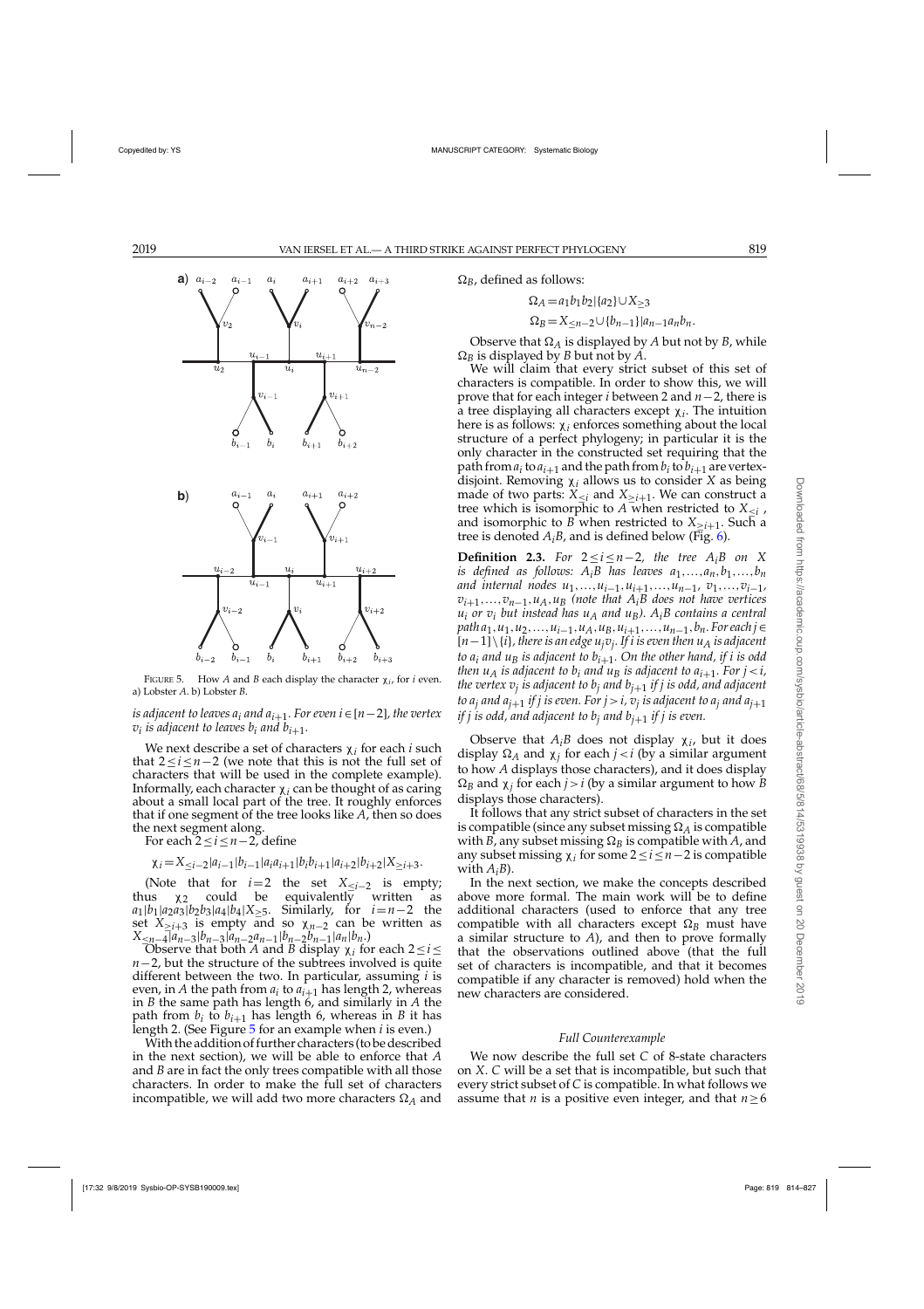<span id="page-6-0"></span>

FIGURE 6. The lobster  $A_iB$ , for the cases when *i* is even and *i* is odd. a) Lobster  $A_iB$  for *i* even. b) Lobster  $A_iB$  for *i* odd.

(as we already gave a counterexample with  $n=4$  in the Introduction).

(In order to avoid tedious repetition of definitions, for some values of *j* the characters below may be described as containing elements  $a_h$  or  $b_h$  for  $h \notin [n]$ . Such elements should be treated as nonexistent, as they are not in *X*. Note that certain states of some characters will be empty as a result.)

**Definition 2.4.** *For each* 2≤*j*≤*n*−2*, define the following character on X:*

$$
\chi_j = X_{\leq j-2} |a_{j-1}| b_{j-1} |a_j a_{j+1}| b_j b_{j+1} |a_{j+2}| b_{j+2} |X_{\geq j+3}.
$$

*For* 3≤*j*≤*n*−1*, define the following characters:*

$$
\phi_j = \begin{cases} X_{\leq j-3} \cup b_{j-2} b_{j-1} |a_{j-2}|a_{j-1}|b_j|b_{j+1}|a_j a_{j+1} \\ \cup X_{\leq j-3} \cup a_{j-2} a_{j-1}|b_{j-2}|b_{j-1}|a_j|a_{j+1}|b_j b_{j+1} \\ \cup X_{\geq j+2} \text{ if } j \text{ is odd.} \end{cases}
$$

*Finally define the two characters:*

$$
\Omega_A = a_1 b_1 b_2 |\{a_2\} \cup X_{\geq 3}
$$
  
\n
$$
\Omega_B = X_{\leq n-2} \cup \{b_{n-1}\} |a_{n-1} a_n b_n.
$$

*Let C be the set of all 2n-4 characters described above.*

Observe that the construction of *C* is the same as in the section "Counterexample: Main Concepts" with the addition of characters  $\phi_i$  for  $3 \leq j \leq n-1$ . We give a full proof that *C* is incompatible and that every strict subset of *C* is compatible in the Appendix.

#### **DISCUSSION**

First note that we have only described a counter example for the case that there are  $2n$  taxa with  $n \geq 4$ even. However, we can easily create examples for any number of taxa, that is at least 8, by "copying" taxa. More precisely, we can replace, say, *a*1 by any number of taxa that all have the same state as  $a_1$  in all characters.

Secondly, we describe how our counter example can be seen as a counter example with four different states and gaps. Considering Definition 2.4, observe that each of the characters has at most four states that contain more than one taxon. The remaining states contain just one taxon and can therefore be replaced by gaps (indicating that we do not know which state the taxon has in that character). This gives a counter example with four different states and gaps. One can argue that the local obstruction conjecture is anyway unlikely to be true even for binary characters with gaps, because if it were true we would then be able to solve the quartet compatibility problem [see, e.g., [Semple and Steel](#page-7-0) [\(2003](#page-7-0))] in polynomial time, which would in turn imply that the complexity classes P and NP would coincide. However, one appealing feature of our counter example is that it does not rely on any assumptions on complexity classes.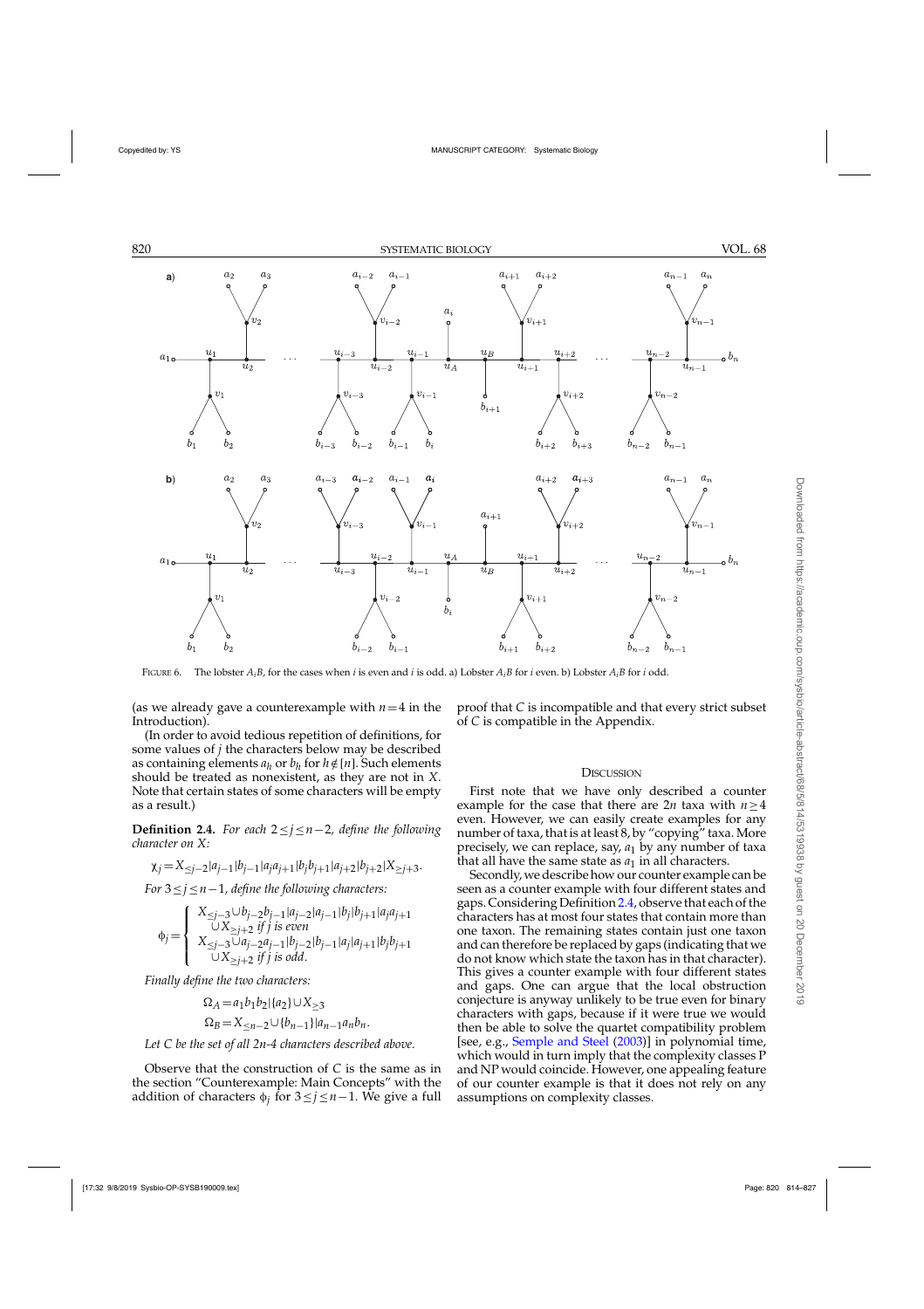<span id="page-7-0"></span>We conclude the paper by reiterating that, if we do not allow gaps, the local obstructions conjecture restricted to characters with 4,5,6, or 7 states is still open.

#### FUNDING

This work was supported by the Netherlands Organization for Scientific Research (to L.v.I.; Vidi grant 639.072.602 to L.v.I. and M.J.); and by the 4TU Applied Mathematics Institute (to L.v.I.).

#### **REFERENCES**

- Bodlaender H.L., Fellows M.R., Warnow T.J. (1992) Two strikes against perfect phylogeny. In: Kuich W., editor. Automata, Languages and Programming. ICALP 1992. Lecture Notes in Computer Science, vol 623. Berlin, Heidelberg: Springer.
- Bodlaender H., Fellows M., Hallett M., Wareham H., Warnow T. 2000. The hardness of perfect phylogeny, feasible register assignment and other problems on thin colored graphs. Theor. Comput. Sci. 244:167– 188.
- Buneman P. (1971). The Recovery of Trees from Measures of Dissimilarity. in Mathematics the the Archeological and Historical Sciences: Proceedings of the Anglo-Romanian Conference, Mamaia, 1970. Edinburgh University Press. p. 387–395.
- Cygan M., Fomin F., Kowalik L., Lokshtanov D., Marx D., Pilipczuk M., Pilipczuk M., Saurabh S. 2015. Parameterized algorithms. Cham: Springer.
- Felsenstein J. 2004 Inferring phylogenies. Sunderland (MA): Sinauer Associates, Incorporated.
- Fernández-Baca D. 2001. The perfect phylogeny problem. In: Cheng X.Z., Du D.-Z., editors. Steiner trees in industry. Boston (MA): Springer. p. 203–234.
- Fitch W. 1975. Toward finding the tree of maximum parsimony. In: Estabrook G.F., editor. Proc. 8th Int. Conf. Numerical Taxonomy. Vol. 189. San Francisco: WH Freeman. p. 230.
- Fitch W. 1977. On the problem of discovering the most parsimonious tree. Am. Nat. 111:223–257.
- Gramm J., Nickelsen A., Tantau T. 2008. Fixed-parameter algorithms in phylogenetics. Comput. J. 51:79–101.
- Habib M., To T.-H. 2011. On a conjecture about compatibility of multi-states characters. In: Przytycka T. and Sagot M.-F., editors. Proceedings of Algorithms in Bioinformatics (WABI) 2011, LNCS 6833, Berlin, Heidelberg: Springer Berlin Heidelberg. p. 116–127.
- Kannan S., Warnow T. 1997. A fast algorithm for the computation and enumeration of perfect phylogenies. SIAM J. Comput. 26:1749–1763.
- Lam F., Gusfield D., Sridhar S. 2011. Generalizing the splits equivalence theorem and four gamete condition: perfect phylogeny on threestate characters. SIAM J. Discrete Math. 25:1144–1175.
- Misra N., Blelloch G., Ravi R., Schwartz R. 2011. Generalized Buneman pruning for inferring the most parsimonious multi-state phylogeny. *J. Comput. Biol.*, 18:445–457, 2011.
- Semple C., Steel M. Phylogenetics. Oxford University Press, 2003.
- Shutters B., Vakati S., Fernández-Baca D. 2013. Incompatible quartets, triplets, and characters. Algorithms Mol. Biol. 8:11.
- Sridhar S., Dhamdhere K., Blelloch G., Halperin E., Ravi R., Schwartz R. 2007. Algorithms for efficient near-perfect phylogenetic tree reconstruction in theory and practice. IEEE/ACM Trans. Comput. Biol. Bioinform. 4:561–571.

#### APPENDIX

#### COUNTEREXAMPLE PROOF

In this section, we show that every strict subset of *C* is compatible and that *C* itself is incompatible. We begin by proving formally that the lobster *A* displays every character in *C* except for  $\Omega_B$ .

*Compatibility of*  $C \setminus \{ \Omega_R \}$ .— Before continuing, we note that if a state S of some character  $\chi$  consists of a single element of *X*, then for any tree *T* on *X*, the subtree *T*[*S*] is automatically vertex-disjoint from *T*[*S* ] for any other state *S'* of  $\chi$ . This is because *T*[*S*] consists only of a single leaf in  $T$ , and as  $S$  and  $S'$  are disjoint,  $T[S']$  does not contain that leaf. Therefore, when showing that a tree displays a particular character, we may focus on the states of size at least 2 in that character.

#### **Lemma A.5.** *Lobster A displays*  $\Omega_A$ *.*

*Proof*. Observe that cutting the edge  $u_1u_2$  separates *A* into two trees, one with leaves  $a_1$ ,  $b_1$ ,  $b_2$  and one with leaf set {*a*2}∪*X*≥3. It follows that the subtrees of *AB* spanning these two sets are vertex-disjoint, and so *A* displays  $\Omega_A$ .

## **Lemma A.6.** *For each*  $2 \leq j \leq n-2$ *, lobster A displays*  $\chi_j$ *.*

*Proof* . The nonsingleton states of  $\chi_j$  are  $X_{\leq j-2}$ , {*aj*,*aj*<sup>+</sup>1},{*bj*,*bj*<sup>+</sup>1}, and *X*≥*j*<sup>+</sup>3. Cutting the edge *uj*<sup>−</sup>2*uj*<sup>−</sup><sup>1</sup> separates  $X_{\leq i-2}$  from the other nonsingleton states. Similarly, cutting the edge  $u_{i+1}u_{i+2}$  separates  $X_{\leq i+3}$  from the other nonsingleton states. It remains to show that the trees  $A[\{a_j, a_{j+1}\}]$ ,  $A[\{b_j, b_{j+1}\}]$  are vertex disjoint. This can be seen by cutting the edge  $u_jv_j$  (as  $v_j$  is adjacent either to the leaves  $a_j$  and  $a_{j+1}$ , or to the leaves  $b_j$  and  $b_{j+1}$ , depending on whether *j* is even or odd). -

## **Lemma A.7.** *For each*  $3 \leq j \leq n-1$ *, lobster A displays*  $\phi_i$ *.*

*Proof*. The character  $\phi$ *<sub>i</sub>* has two nonsingleton states. If *j* is even, then the nonsingleton states are *X*≤*j*−3∪ {*bj*<sup>−</sup>2,*bj*<sup>−</sup>1} and {*aj*,*aj*<sup>+</sup>1}∪*X*≥*j*<sup>+</sup>2. Note that in this case *bj*<sup>−</sup><sup>2</sup> is adjacent to *vj*−3, *bj*<sup>−</sup><sup>1</sup> is adjacent to *vj*−1, and *aj* and  $a_{i+1}$  are both adjacent to  $v_i$ . It follows that cutting the edge  $u_{i-1}u_i$  (which separates  $v_i$  from  $v_{i-1}$  and  $v_{i-3}$ ) will separate the two nonsingleton states from each other.

If *j* is odd, then the nonsingleton states are *X*≤*j*−3∪ {*aj*<sup>−</sup>2,*aj*<sup>−</sup>1} and {*bj*,*bj*<sup>+</sup>1}∪*X*≥*j*<sup>+</sup>2. In this case, *aj*<sup>−</sup><sup>2</sup> is adjacent to  $v_{j-3}$  (unless *j* = 3, in which case  $a_{j-2} = a_1$  is adjacent to  $u_1 = u_{j-2}$ ),  $a_{j-1}$  is adjacent to  $v_{j-1}$ , and  $b_j$  and  $b_{i+1}$  are adjacent to  $v_i$ . Thus, we again have that cutting the edge *uj*<sup>−</sup>1*uj* will separate the two nonsingleton states from each other.

The next lemma follows from Lemmas A.5, A.6, and A.7.

**Lemma A.8.** *Lobster A is compatible with*  $C \setminus \{ \Omega_B \}$ *.* 

*Compatibility of*  $C \setminus \{ \Omega_A \}$ *.*—We next prove formally that the lobster *B* displays every character in *C* except for  $\Omega_A$ . The proofs here are very similar to those for *A*.

**Lemma A.9.** *Lobster B displays*  $\Omega_B$ *.*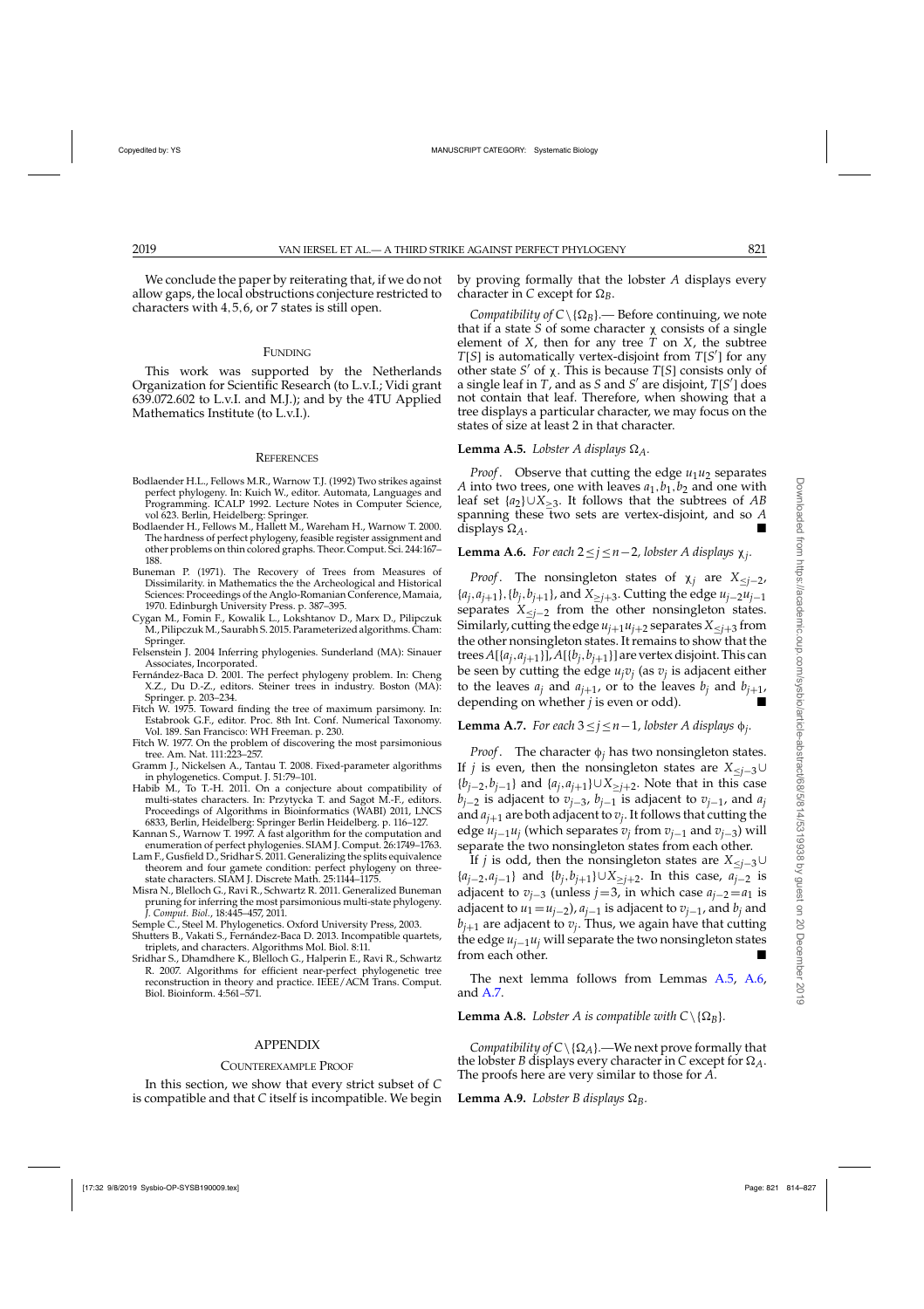<span id="page-8-0"></span>*Proof* . Observe that cutting the edge *un*−2*un*−1 separates *B* into two trees, one with leaves  $a_{n-1}, a_n, b_n$ and one with leaf set *X*≤*n*−2∪{*bn*−1}. It follows that the subtrees of *B* spanning these two sets are vertex-disjoint, and so *B* displays  $\Omega_B$ .

## **Lemma A.10.** *For each*  $2 \leq j \leq n-2$ , *lobster B displays*  $\chi_j$ *.*

*Proof* . The nonsingleton states of  $\chi_j$  are  $X_{\leq j-2}$ , {*aj*,*aj*<sup>+</sup>1}, {*bj*,*bj*<sup>+</sup>1}, and *X*≥*j*<sup>+</sup>3. Cutting the edge *uj*<sup>−</sup>2*uj*<sup>−</sup><sup>1</sup> separates *X*<sub>≤*j*−2</sub> from the other nonsingleton states. Similarly, cutting the edge  $u_{j+1}u_{j+2}$  separates  $X_{< j+3}$  from the other nonsingleton states. It remains to show that the trees  $B[\{a_i, a_{i+1}\}]$ ,  $B[\{b_i, b_{i+1}\}]$  are vertex disjoint. This can be seen by cutting the edge  $u_jv_j$  (as  $v_j$  is adjacent either to the leaves  $a_i$  and  $a_{i+1}$ , or to the leaves  $b_i$  and  $b_{i+1}$ , depending on whether *j* is even or odd). -

## **Lemma A.11.** *For each*  $3 ≤ *j* ≤ *n*−1$ *, lobster B displays*  $φ<sub>*j*</sub>$ *.*

*Proof*. The character  $\phi_j$  has two nonsingleton states. If *j* is even, then the nonsingleton states are  $X \leq i-3 \cup$ {*bj*<sup>−</sup>2,*bj*<sup>−</sup>1} and {*aj*,*aj*<sup>+</sup>1}∪*X*≥*j*<sup>+</sup>2. Note that in this case *b*<sub>*j*−2</sub> and *b*<sub>*j*−1</sub> are adjacent to *v*<sub>*j*−2</sub>, *a*<sub>*i*</sub> is adjacent to *v*<sub>*j*−1</sub>, and  $a_{j+1}$  is adjacent to  $v_{j+1}$ . It follows that cutting the edge  $u_{i-2}u_{i-1}$  (which separates  $v_{i-2}$  from  $v_{i-1}$  and  $v_{i+1}$ ) will separate the two nonsingleton states from each other.

If *j* is odd, then the non-singleton states are *X*≤*j*−3∪ {*aj*<sup>−</sup>2,*aj*<sup>−</sup>1} and {*bj*,*bj*<sup>+</sup>1}∪*X*≥*j*<sup>+</sup>2. In this case, *aj*<sup>−</sup><sup>2</sup> and *aj*<sup>−</sup><sup>1</sup> are adjacent to *vj*−2, *bj* is adjacent to *vj*−1, and *bj*<sup>+</sup><sup>1</sup> is adjacent to  $v_{j+1}$  (unless  $j = n-1$ , in which case  $b_{j+1} = b_n$  is adjacent to  $u_{n-1} = u_i$ ). Thus, we again have that cutting the edge *uj*<sup>−</sup>2*uj*<sup>−</sup><sup>1</sup> will separate the two non-singleton states from each other.

The next lemma follows from Lemmas [A.9,](#page-7-0) A.10, and A.11.

### **Lemma A.12.** *Lobster B is compatible with*  $C \setminus \{ \Omega_A \}$ *.*

*Compatibility of C* $\setminus \{ \chi_i \}$  *for each* 2≤*i*≤*n*−2*.*—We now show that for any 2≤*i*≤*n*−2, the set  $C \setminus \{ \chi_i \}$ is compatible. Recall the definition of Lobster *AiB* (Definition [2.3](#page-5-0) and Fig. [6\)](#page-6-0). We will show that  $A_i$ B displays every character in *C* except for  $\chi_i$ .

Recall that  $A_iB$  restricted to  $X_{\leq i}$  is isomorphic to  $A[X_{\leq i}]$ , while  $A_iB$  restricted to  $X_{\geq i+1}$  is isomorphic to *B*[ $X_{\geq i+1}$ ].

**Lemma A.13.** *For any* 2 ≤ *i* ≤ *n*−2*, lobster A<sub>i</sub>B displays*  $Ω$ <sup>*A*</sup> *and*  $\Omega_B$ .

*Proof*. To see that  $A_iB$  displays  $\Omega_A$ , observe that cutting the edge  $u_1u_2$  (or  $u_1u_A$  if  $i=2$ ) separates  $A_iB$  into two trees, one with leaves  $a_1$ ,  $b_1$ ,  $b_2$  and one with leaf set {*a*2}∪*X*≥3. It follows that the subtrees of *AiB* spanning these two sets are vertex-disjoint, and so  $A_i B$  displays  $\Omega_A$ . Similarly, to see that  $A_iB$  displays  $\Omega_B$ , observe that cutting the edge  $u_{n-2}u_{n-1}$  (or  $u_{B}u_{n-1}$  if  $i=n-2$ ) separates  $\tilde{A}_i B$  into two trees, with leaf sets  $X_{\leq n-2} \cup \{b_{n-1}\}$ and  $\{a_{n-1}a_nb_n\}$ , respectively.

**Lemma A.14.** *For any*  $2 \le i, j \le n-2$  *such that i≠j, lobster*  $A_i B$  displays  $\chi_j$ .

*Proof* . The nonsingleton states of  $\chi_j$  are  $X_{\leq j-2}$ , {*aj*,*aj*<sup>+</sup>1}, {*bj*,*bj*<sup>+</sup>1}, and *X*≥*j*<sup>+</sup>3. Cutting the edge *uj*<sup>−</sup>2*uj*<sup>−</sup><sup>1</sup>  $(u<sub>j</sub>−2u<sub>A</sub>$  if  $j = i+1$ ,  $u<sub>B</sub>u<sub>j</sub>−1$  if  $j = i+2$ ) separates  $X<sub>≤j−2</sub>$  from the other nonsingleton states. Similarly, cutting the edge *u*<sub>*i*+1</sub>*u*<sub>*i*+2</sub> (*u*<sub>*i*+1</sub>*u*<sub>*A*</sub> if *j* = *i*−2, *u<sub>B</sub>u*<sub>*i*+2</sub> if *j* = *i*−1) separates *X*≤*j*+<sup>3</sup> from the other nonsingleton states. It remains to show that the trees  $A_i B[\{a_j a_{j+1}\}]$ ,  $A_i B[\{b_j b_{j+1}\}]$  are vertex disjoint. This can be seen by cutting the edge  $u_jv_j$  (as  $v_j$  is adjacent either to the leaves  $a_i$  and  $a_{i+1}$ , or to the leaves  $b_i$  and  $b_{i+1}$ ).

**Lemma A.15.** *For any*  $2 \le i \le n-2$  *and for each*  $3 \le j \le n-1$ *, lobster AiB displays j.*

*Proof*. The character  $\phi$ *<sub>i</sub>* has two nonsingleton states; these are either *X*<sub>≤*j*−3</sub>∪{*b*<sub>*j*−2</sub>,*b*<sub>*j*−1</sub>} and {*a<sub>j</sub>*,*a*<sub>*j*+1</sub>}∪*X*<sub>≥*j*+2</sub> (if *j* is even) or  $X_{\leq i-3} \cup \{a_{i-2}, a_{i-1}\}\$  and  $\{b_i, b_{i+1}\} \cup X_{\geq i+2}$ (if *j* is odd).

We first consider the case when  $j \notin \{i, i+1, i+2\}$ . In this case, there are four possibilities to consider:

- If *j* is even and *j*<*i*, then cutting the edge *uj*<sup>−</sup>1*uj* separates *X*≤*j*−3∪{*bj*<sup>−</sup>2,*bj*<sup>−</sup>1} from {*aj*,*aj*<sup>+</sup>1}∪*X*≥*j*<sup>+</sup>2.
- If *j* is even and *j*>*i*+2, then cutting the edge  $u_{j-2}u_{j-1}$  separates  $X_{\leq j-3} \cup \{b_{j-2}, b_{j-1}\}\$  from {*aj*,*aj*<sup>+</sup>1}∪*X*≥*j*<sup>+</sup>2.
- If *j* is odd and *j*<*i*, then cutting the edge *uj*<sup>−</sup>1*uj* separates *X*≤*j*−3∪{*aj*<sup>−</sup>2,*aj*<sup>−</sup>1} from {*bj*,*bj*<sup>+</sup>1}∪*X*≥*j*<sup>+</sup>2.
- If *j* is odd and *j*>*i*+2, then cutting the edge *uj*<sup>−</sup>2*uj*<sup>−</sup><sup>1</sup> separates *X*≤*j*−3∪{*aj*<sup>−</sup>2,*aj*<sup>−</sup>1} from {*bj*,*bj*<sup>+</sup>1}∪*X*≥*j*<sup>+</sup>2.

We now consider the case when  $j \in \{i, i+1, i+2\}$ , and suppose first that *i* is even.

- If *j*=*i*, then cutting  $u_{i-1}u_A$  separates  $X_{\leq i-3}\cup$ {*bj*<sup>−</sup>2,*bj*<sup>−</sup>1} from {*aj*,*aj*<sup>+</sup>1}∪*X*≥*j*<sup>+</sup>2.
- If  $j=i+1$ , then cutting the edge  $u_A u_B$  separates  $X_{\leq i-2} \cup \{a_{i-1}, a_i\} = X_{\leq i-3} \cup \{a_{i-2}, a_{i-1}\}\$  from *X*<sub>≤*i*−2</sub>∪{*a<sub>i−1</sub>,a<sub>i</sub>*}=*X*<sub>≤*j*−3</sub>∪{*a<sub>j−2</sub>,a<sub>j−1</sub>}* {*bi*<sup>+</sup>1,*bi*<sup>+</sup>2}∪*X*≥*j*+<sup>3</sup> = {*bj*,*bj*<sup>+</sup>1}∪*X*≥*j*<sup>+</sup>2.
- If *j*=*i*+2, then cutting  $u_B u_{i+1}$  separates  $X_{\leq i-1} \cup$ {*bi*,*bi*<sup>+</sup>1}=*X*≤*j*−3∪{*bj*<sup>−</sup>2,*bj*<sup>−</sup>1} from {*ai*<sup>+</sup>2,*ai*<sup>+</sup>3}∪ *X*≥*i*+4 = { $a_j$ , $a_{j+1}$ }∪*X*≥*j*+2.

Finally, consider the case when  $j \in \{i, i+1, i+2\}$ , and  $i$ is odd.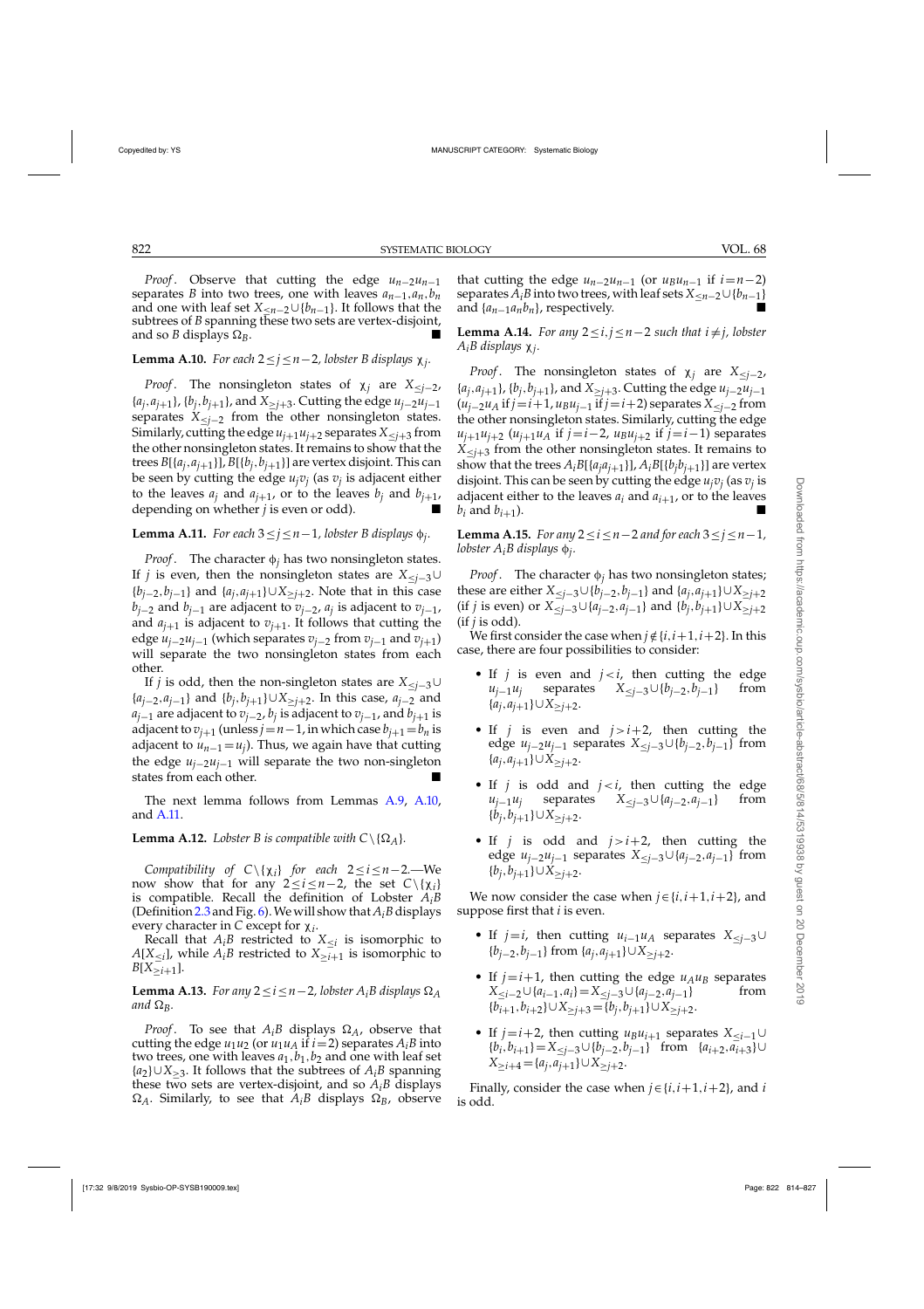- <span id="page-9-0"></span>• If *j*=*i*, then  $u_{i-1}u_A$  separates  $X_{\leq i-3} \cup \{a_{i-2}, a_{i-1}\}\$ from  ${b_i, b_{i+1}} ∪ X_{\ge i+2}$ .
- If  $j=i+1$ , then cutting the edge  $u_A u_B$  separates  $X_{\leq i-2} \cup \{b_{i-1}, b_i\} = X_{\leq i-3} \cup \{b_{i-2}, b_{i-1}\}\$  from *X*<sub>≤*i*−2</sub>∪{*b<sub>i−1</sub>, b<sub>i</sub>*}=*X*<sub>≤*i*−3</sub>∪{*b<sub>j−2</sub>, b<sub>j−1</sub>}* {*ai*<sup>+</sup>1,*ai*<sup>+</sup>2}∪*X*≥*j*+<sup>3</sup> = {*aj*,*aj*<sup>+</sup>1}∪*X*≥*j*<sup>+</sup>2.
- If *j*=*i*+2, then cutting  $u_B u_{i+1}$  separates  $X_{\le i-1} \cup$ {*ai*,*ai*<sup>+</sup>1}=*X*≤*j*−3∪{*aj*<sup>−</sup>2,*aj*<sup>−</sup>1} from {*bi*<sup>+</sup>2,*bi*<sup>+</sup>3}∪ *X*≥*i*+4 = { $b_j$ ,  $b_{j+1}$ }∪*X*≥*j*+2.

Thus in each case, we have that  $A_iB$  displays  $\phi_i$ .

The next lemma follows from Lemmas [A.13,](#page-8-0) [A.14,](#page-8-0) and [A.15.](#page-8-0)

**Lemma A.16.** *For any i*∈  $[n-1]$ *, lobster A<sub>i</sub>B is compatible* with  $C \setminus \{\chi_i\}$ .

*Compatibility of*  $C \setminus \{\phi_i\}$  *for each*  $3 \le i \le n-1$ *.—* We now show that for any  $3 \le i \le n-1$ , the set  $C \setminus \{ \phi_i \}$  is compatible. To this end, we need to define a new type of tree  $A^i B$ , which we will show is compatible with  $C \setminus \{\phi_i\}.$ This tree will be isomorphic to *A* when restricted to  $X_{\le i-1}$ , and isomorphic to *B* when restricted to  $X_{\ge i}$ . This property is also true of  $A_{i-1}$ B, but the structure of  $A^i$ B is slightly different (Fig. [A.1\)](#page-10-0).

**Definition A.17.** For  $2 \le i \le n-2$ , the tree  $A^iB$  on X *is defined as follows: Ai B has leaves a*1,...,*an*,*b*1,...,*bn and internal nodes u*1,...,*ui*<sup>−</sup>2*, ui*,...,*un*−1*, v*1,...,*vi*<sup>−</sup>2*, vi*,...,*vn*−1*, uA, uB (note that AiB does not have vertices*  $u_{i-1}$  *or*  $v_{i-1}$  *but instead has*  $u_A$  *and*  $u_B$ *).*  $A_iB$  *contains a central path a*1*,u*1*,u*2,...,*ui*<sup>−</sup>2*,uA, uB,ui*,...,*un*−1*,bn. For each j*∈[*n*−1] $\setminus$ {*i*−1}*, there is an edge u<sub>j</sub>v<sub>j</sub>. If <i>i is even then*  $u_A$  *is adjacent to a<sub>i</sub> and u<sub>B</sub> is adjacent to*  $b_{i-1}$ *. On the other hand, if i is odd then uA is adjacent to bi and uB is adjacent to*  $a_{i-1}$ *. For j* < *i* − 1*,* the vertex  $v_i$  *is adjacent to b<sub>i</sub> and b<sub>i+1</sub> if j is odd, and adjacent to aj and aj*<sup>+</sup><sup>1</sup> *if j is even. For j*>*i*−1*, vj is adjacent to a<sub>j</sub> and a<sub>j+1</sub> if j is odd, and adjacent to b<sub>j</sub> and b<sub>j+1</sub> if j is even.*

Observe that for *i* even,  $A^i B$  is equivalent to  $A_{i-1}B$  with the leaves  $a_i$  and  $b_{i-1}$  swapped; for *i* odd,  $A^B$  is equivalent to  $A_{i-1}B$  with the leaves  $a_{i-1}$  and  $b_i$  swapped. We are now ready to show that *Ai B* displays every character in *C* except for  $\phi_i$ .

**Lemma A.18.** *For any* 3≤*i*≤*n*−1*, lobster A<sup>i</sup> B displays <sup>A</sup>* and  $\Omega_R$ .

*Proof*. To see that  $A^iB$  displays  $\Omega_A$ , observe that cutting the edge  $u_1u_2$  (or  $u_1u_A$  if  $i=3$ ) separates  $A_iB$  into two trees, one with leaves  $a_1$ ,  $b_1$ ,  $b_2$  and one with leaf set {*a*2}∪*X*≥3. It follows that the subtrees of *A<sup>i</sup> B* spanning these two sets are vertex-disjoint, and so *Ai B* displays  $\Omega_A$ . Similarly, to see that *A<sup>t</sup>B* displays  $\Omega_B$ , observe that cutting the edge  $u_{n-2}u_{n-1}$  (or  $u_{B}u_{n-1}$  if  $i=n-1$ ) separates *A<sup>i</sup> B* into two trees, with leaf sets *X*≤*n*−2∪{*bn*−1} and  $\{a_{n-1}a_nb_n\}$ , respectively.

**Lemma A.19.** *For any* 3≤*i*≤*n*−1 *and for each* 2≤*j*≤*n*−2*,*  $l$ *obster A<sup>* $i$ *</sup>B displays*  $\chi$ <sub>*j</sub>.*</sub>

*Proof* . The nonsingleton states of  $\chi_j$  are  $X_{\leq j-2}$ , {*aj*,*aj*<sup>+</sup>1}, {*bj*,*bj*<sup>+</sup>1} and *X*≥*j*<sup>+</sup>3. Cutting the edge *uj*<sup>−</sup>2*uj*<sup>−</sup><sup>1</sup> ( $u_{j-2}u_A$  if  $j=i$ ,  $u_Bu_{j-1}$  if  $j=i+1$ ) separates  $X_{\leq j-2}$  from the other nonsingleton states. Similarly, cutting the edge *u*<sub>j+1</sub>*u*<sub>j+2</sub> (*u*<sub>j+1</sub>*u*<sub>A</sub> if *j*=*i*−3, *u<sub>B</sub>u*<sub>j+2</sub> if *j*=*i*−2) separates *X*<*j*+3 from the other nonsingleton states.

It remains to show that the trees  $A^{i}B[\{a_{j}a_{j+1}\}]$ , *A<sup>i</sup>B*[{*b<sub>j</sub>b<sub>j+1</sub>*}] are vertex disjoint. For *j≠i*−1, this can be seen by cutting the edge  $u_jv_j$  (as  $v_j$  is adjacent either to the leaves  $a_i$  and  $a_{i+1}$ , or to the leaves  $b_i$  and  $b_{i+1}$ ). For  $j=i-1$ , this can be seen by cutting the edge  $u_Au_B$ .

**Lemma A.20.** *For any*  $3 \le i \le n-1$  *and for each*  $3 \le j \le n-1$  $with j \neq i$ , lobster  $A^iB$  displays  $\phi_j$ .

*Proof*. The character  $\phi$ *<sub>i</sub>* has two nonsingleton states; these are either *X*<sub>≤*j*−3</sub>∪{*b*<sub>*j*−2</sub>,*b*<sub>*j*−1</sub>} and {*a*<sub>*j*</sub>,*a*<sub>*j*+1</sub>}∪*X*<sub>≥*j*+2</sub> (if *j* is even) or *X*≤*j*−3∪{*aj*<sup>−</sup>2,*aj*<sup>−</sup>1} and {*bj*,*bj*<sup>+</sup>1}∪*X*≥*j*+<sup>2</sup> (if *j* is odd).

We first consider the case when  $j \notin \{i-1, i, i+1\}$ . In this case, there are four possibilities to consider:

- If *j* is even and *j*<*i*−1, then cutting the edge *uj*<sup>−</sup>1*uj* separates *X*≤*j*−3∪{*bj*<sup>−</sup>2,*bj*<sup>−</sup>1} from {*aj*,*aj*<sup>+</sup>1}∪*X*≥*j*<sup>+</sup>2.
- If *j* is even and  $j>i+1$ , then cutting the edge  $u_{j-2}u_{j-1}$  separates  $X_{\leq j-3} \cup \{b_{j-2}, b_{j-1}\}\$  from {*aj*,*aj*<sup>+</sup>1}∪*X*≥*j*<sup>+</sup>2.
- If *j* is odd and *j*<*i*−1, then cutting the edge *uj*<sup>−</sup>1*uj* separates *X*≤*j*−3∪{*aj*<sup>−</sup>2,*aj*<sup>−</sup>1} from {*bj*,*bj*<sup>+</sup>1}∪*X*≥*j*<sup>+</sup>2.
- If *j* is odd and *j*>*i*+1, then cutting the edge *uj*<sup>−</sup>2*uj*<sup>−</sup><sup>1</sup> separates *X*≤*j*−3∪{*aj*<sup>−</sup>2,*aj*<sup>−</sup>1} from {*bj*,*bj*<sup>+</sup>1}∪*X*≥*j*<sup>+</sup>2.

We now consider the case when *j*∈ {*i*−1,*i*+1}, and suppose first that *i* is even (and thus *j* is odd).

- If *j*=*i*−1, then cutting the edge  $u_A u_B$  separates<br> $X_{\le i-4} \cup \{a_{i-3}, a_{i-2}\} = X_{\le i-3} \cup \{a_{i-2}, a_{i-1}\}\$  from *X*<sub>≤*i*−4</sub>∪{*a<sub>i−3</sub>,a*<sub>*i*−2</sub>}=*X*<sub>≤*j*−3</sub>∪{*a<sub>j−2</sub>,a*<sub>*j*−1</sub>} {*bi*<sup>−</sup>1,*bi*}∪*X*≥*j*+<sup>1</sup> = {*bj*,*bj*<sup>+</sup>1}∪*X*≥*j*<sup>+</sup>2.
- If  $j=i+1$ , then again cutting the edge  $u_Au_B$ separates  $X_{\leq i-2} \cup \{a_{i-1}, a_i\} = X_{\leq j-3} \cup \{a_{j-2}, a_{j-1}\}$ from {*bi*<sup>+</sup>1,*bi*<sup>+</sup>2}∪*X*≥*j*+<sup>3</sup> = {*bj*,*bj*<sup>+</sup>1}∪*X*≥*j*<sup>+</sup>2.

Finally, consider the case when *j*∈ {*i*−1,*i*+1}, and *i* is odd (and thus *j* is even).

• If *j*=*i*−1, then cutting the edge  $u_A u_B$  separates  $X_{\leq i-4} \cup \{b_{i-3}, b_{i-2}\} = X_{\leq i-3} \cup \{b_{i-2}, b_{i-1}\}$  from *X*<sub>≤*i*−4</sub>∪{*b<sub>i−3</sub>*, *b<sub>i−2</sub>*}=*X*<sub>≤*j*−3</sub>∪{*b<sub>j−2</sub>*, *b<sub>j−1</sub>*} {*ai*<sup>−</sup>1,*ai*}∪*X*≥*j*+<sup>1</sup> = {*aj*,*aj*<sup>+</sup>1}∪*X*≥*j*<sup>+</sup>2.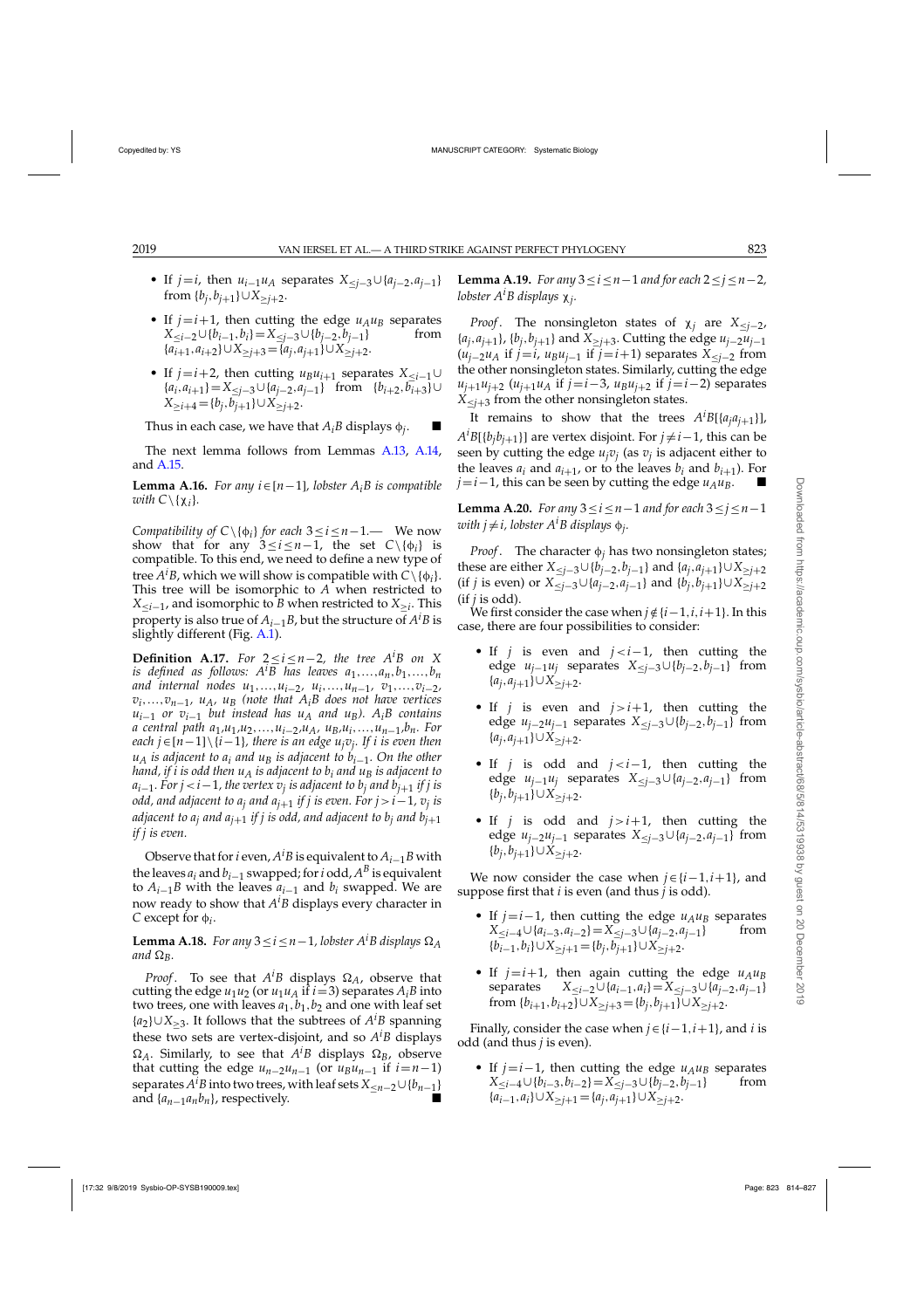<span id="page-10-0"></span>

FIGURE A.1. The lobster  $A^iB$ , for the cases when *i* is even and *i* is odd. a) Lobster  $A^iB$  for *i* even. b) Lobster  $A^iB$  for *i* odd.

• If  $j=i+1$ , then again cutting the edge  $u_A u_B$ <br>separates  $X_{\leq i-2} \cup \{b_{i-1}, b_i\} = X_{\leq i-3} \cup \{b_{i-2}, b_{i-1}\}$  $X_{\leq i-2} \cup \{b_{i-1}, b_i\} = X_{\leq j-3} \cup \{b_{j-2}, b_{j-1}\}$ from {*ai*<sup>+</sup>1,*ai*<sup>+</sup>2}∪*X*≥*j*+<sup>3</sup> = {*aj*,*aj*<sup>+</sup>1}∪*X*≥*j*<sup>+</sup>2.

Thus in each case, we have that  $A^i B$  displays  $\phi_j$ .

The next lemma follows from Lemmas [A.18,](#page-9-0) [A.19,](#page-9-0) and [A.20.](#page-9-0)

**Lemma A.21.** *For any* 3≤*i*≤*n*−1*, lobster A<sup>i</sup> B is compatible with*  $C \setminus \{\phi_i\}$ .

Combining Lemmas [A.8,](#page-7-0) [A.12,](#page-8-0) [A.16,](#page-9-0) and A.21, we have the following lemma.

**Lemma A.22.** *For any*  $C' \subseteq C$  *with*  $C' \neq C$ ,  $C'$  *is compatible.* 

*Incompatibility of C.—* Let *S*1|*S*2|*S*3|*S*<sup>4</sup> be a partition of *X*<sup> $′$ </sup> ⊆ *X*. We say a tree *T* on *X* displays the quartet *S*<sub>1</sub>|*S*<sub>2</sub> ||  $S_3|S_4$  if there exist internal vertices *u* and *v*, such that deleting any edge on the path from *u* to *v* separates  $S_1 \cup S_2$ from  $S_3 \cup S_4$ , and in addition deleting *u* separates  $S_1$  from *S*2, and deleting *v* separates *S*3 from *S*4 (Fig. A.2). Note that this notion is a generalization of the usual notion of displaying a quartet, in which each of the sets *S*1,...,*S*<sup>4</sup> consists of a single leaf.

**Definition A.23.** *Given a tree T on X and a leaf*  $x \notin X' \subseteq X$ , we say that x meets T[X'] at a vertex v if v is a vertex in T[X']



FIGURE A.2. A tree displaying the quartet  $S_1|S_2||S_3|S_4$ .

*and there is a path from v to x in T that is edge-disjoint from T*[*X* ]*. We say x meets T*[*X* ] *between u and v if u*,*v are two vertices in T*[*X* ] *and x meets T*[*X* ] *at v for some vertex v on the path from u to v.*

To prove that *C* is incompatible, we will prove that any tree compatible with  $C \setminus \{ \Omega_B \}$  must display certain quartets. In particular, it must display a quartet that cannot be displayed by a tree displaying  $\Omega_B$ . This implies that there is no tree compatible with *C*. The next lemma gives the base case, and the following two lemmas give the inductive step of this proof.

**Lemma A.24.** If T is a tree on X that displays  $\Omega_A$ ,  $\chi_2$ ,  $\phi_3$ ,  $\chi_3$ , and  $\chi_4$ , then T displays  $X_{\leq 2} \cup \{a_3\} |a_4| |b_3| b_4$ .

*Proof*. Let  $u_1$  be the vertex in *T* at which  $a_2$  joins the subtree  $T[\{a_1, b_1, b_2\}]$ . Let  $u_2$  be the vertex at which  $b_3$  joins *T*[{ $a_1$ , $b_1$ , $a_2$ , $b_2$ }]. Observe that since *T* displays  $\Omega_A$ ,  $u_2$  must be between  $u_1$  and  $a_2$ . Indeed, if this is not the case then the path from  $a_2$  to  $b_3$  must pass through  $u_1$ , which is also part of the subtree  $T[\{a_1, b_1, b_2\}]$ ,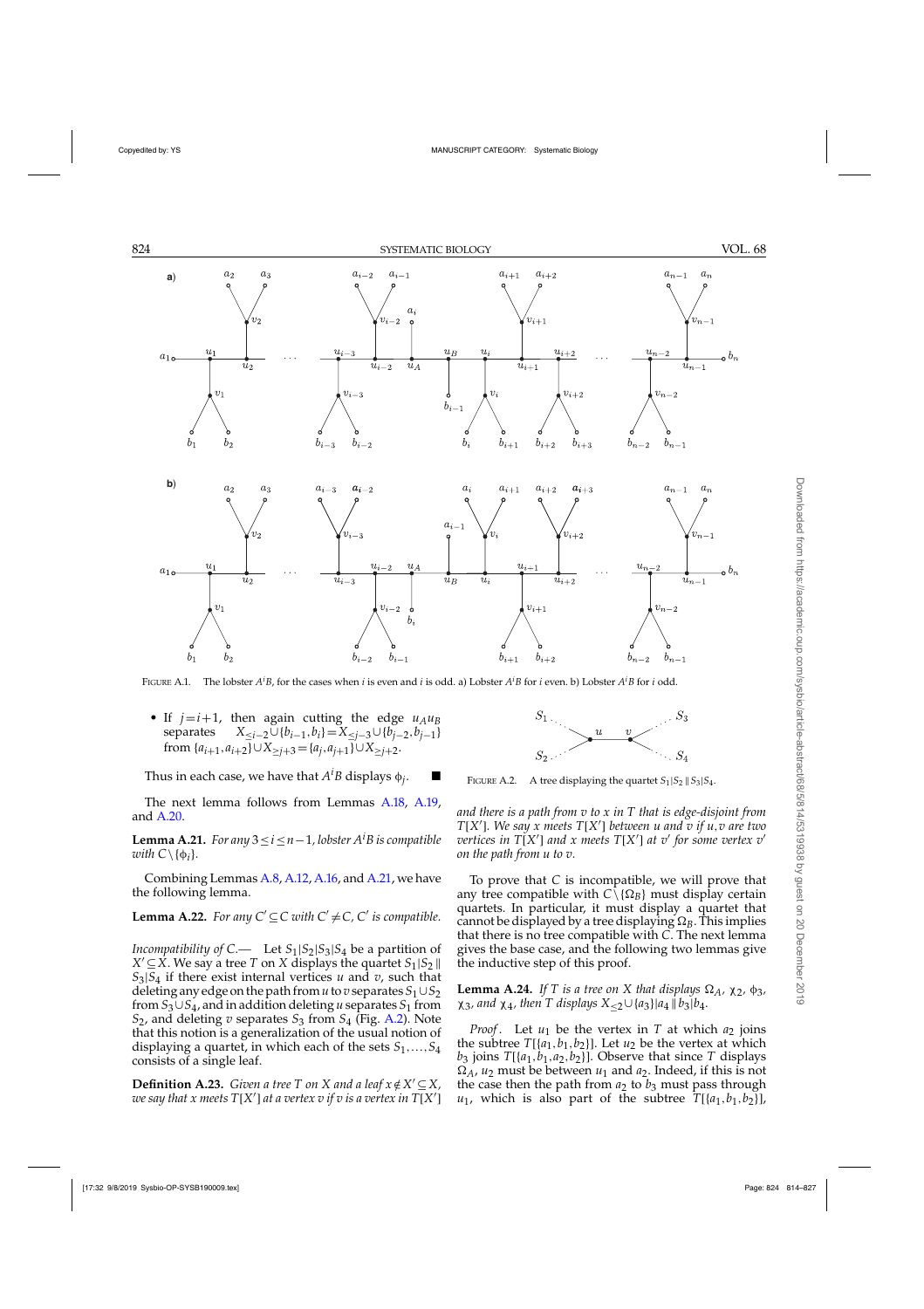<span id="page-11-0"></span>

FIGURE A.3. Illustration of the Proof of Lemma [A.24.](#page-10-0) Trees are drawn with their degree-2 vertices suppressed. a) *T*[{*a*1,*b*1,*a*2,*b*2,*b*3}]. **b**)  $T[X_{\leq 3} \cup \{b_4\}]$ . c)  $T[X_{\leq 4}]$ .



FIGURE A.4. Illustration of the Proof of Lemma A.25. Trees are drawn with their degree-2 vertices suppressed. a) *T*[*X*≤*i*]. b) *T*[*X*≤*i*∪{*ai*<sup>+</sup>1}]. c)  $T[X_{\leq i+1}].$ 

contradicting the fact that  $T[\{a_1, b_1, b_2\}]$  and  $T[\{a_2\} \cup X_{>3}]$ are vertex-disjoint (Fig. A.3a).

Now let  $v_2$  be the vertex at which  $a_3$  joins  $T[\{a_1, b_1, a_2, b_2, b_3\}].$  As  $T$  displays  $\chi_2$ ,  $v_2$  must be between  $u_2$  and  $a_2$ , since otherwise the subtrees  $T[\{a_2, a_3\}]$ and  $T[{b_2,b_3}]$  both contain  $u_2$ . Next let  $v_3$  be the vertex at which  $b_4$  joins  $T[X_{\leq 3}]$ . As *T* displays  $\phi_3$ ,  $v_3$  must be between  $u_2$  and  $\bar{b}_3$ , since otherwise the subtrees *T*[{ $a_1$ , $a_2$ }] and *T*[{ $b_3$ , $b_4$ }∪*X*<sub>>5</sub>] both contain  $u_2$ (Fig. A.3b).

Now in order to show that *T* displays  $X_{\leq 2} \cup \{a_3\} |a_4|$  $b_3|b_4$ , it remains to determine the relative poition of  $a_4$ . In order to do this, we need to consider *a*5, although we will not determine the position of  $a_5$  itself. As *T* displays  $\phi_3$ , the subtrees *T*[{ $a_1$ , $a_2$ }] and *T*[{ $b_3$ , $b_4$ }∪*X*<sub>>5</sub>] are vertexdisjoint, and in particular the path from  $b_4$  to  $a_5$  must not contain  $u_2$ . Also as *T* displays  $\chi_4$  (and thus  $T[X_{\leq 2}]$ and  $T[\{a_4, a_5\}]$  are vertex-disjoint), the path from  $a_4$  to  $a_5$ does not contain*u*2. As neither of the paths*T*[{*b*4,*a*5}] and  $T[\{a_4, a_5\}]$  contain  $u_2$ , it follows that the path  $T[\{a_4, b_4\}]$ does not contain  $u_2$  either (note that the path  $T[\{a_4, b_4\}]$ is a subgraph of the union of  $T[\{b_4, a_5\}]$  and  $T[\{a_4, a_5\}].$ This implies that  $a_4$  meets  $T[X_{<3} \cup \{b_4\}]$  in one of threeplaces: either between  $v_3$  and  $\bar{b_4}$ , between  $v_3$  and  $b_3$ , or

between  $u_2$  and  $v_3$ . However, as T displays  $\chi_3$  (and thus  $T[\{a_3, a_4\}]$  and  $T[\{b_3, b_4\}]$  are vertex-disjoint), the path  $T[\{a_3, a_4\}]$  cannot contain  $v_3$ . This implies that  $a_4$  must meet  $T[X_{\leq 3} \cup \{b_4\}]$  between  $u_2$  and  $v_3$ . Let  $u_3$  be the vertex at which  $a_4$  meets  $T[X_{<3} \cup \{b_4\}]$  (Fig A.3c).

Now observe that deleting the edge  $u_3v_3$  separates *X*≤2∪{*a*3,*a*4} from {*b*3,*b*4}, that deleting *u*<sup>3</sup> separates  $X_{\leq 2} \cup \{a_3\}$  from  $a_4$ , and that deleting  $v_3$  separates  $b_3$  from *b*<sub>4</sub>. Thus, *T* displays  $X_{\leq 2} \cup \{a_3\} | a_4 | | b_3 | b_4$ .

**Lemma A.25.** *Let*  $i \in [n-2]$  *such that*  $i \geq 4$  *and*  $i$  *is even. If* T is a tree on X such that T displays  $X_{\le i-2} \cup \{a_{i-1}\}|a_i\|$ *b*<sub>i−1</sub>|*b*<sub>i</sub> and T displays  $\chi$ <sub>i−2</sub>, $\chi$ <sub>i</sub> and  $\phi$ <sub>i</sub>, then T displays *X*<sub>≤*i*−1</sub>∪{*b<sub>i</sub>*}|*b*<sub>*i*+1</sub>  $\parallel$ *a<sub>i</sub>*| $a_i$ <sub>*i*+1</sub>.

*Proof*. Let *u*<sub>*i*−1</sub>, *v*<sub>*i*−1</sub> be internal vertices in *T* such that deleting any edge on the path from *ui*<sup>−</sup><sup>1</sup> to *vi*<sup>−</sup><sup>1</sup> separates *X*<sub>≤*i*−2</sub>∪{ $a_{i-1}$ , $a_i$ } from { $b_{i-1}$ , $b_i$ }, deleting  $u_{i-1}$  separates  $X_{\leq i-2} \cup \{a_{i-1}\}\$  from  $\{a_i\}$ , and deleting  $v_{i-1}$  separates  $b_{i-1}$ from  $b_i$  (Fig. A.4a).

As *T* displays  $\phi_i$ , it must be that  $a_{i+1}$  meets  $T[X_{\leq i}]$ between  $u_{i-1}$  and  $a_i$ , as otherwise the subtrees  $T[X_{\le i-3} \cup$ {*bi*<sup>−</sup>2,*bi*<sup>−</sup>1}] and *T*[{*ai*,*ai*<sup>+</sup>1}∪*Xi*<sup>≥</sup>2] are not vertex-disjoint (in particular, the paths  $T[\{b_{i-2}, b_{i-1}\}]$  and  $T[\{a_i, a_{i+1}\}]$ 

**a**)

 $b_4$ 

 $b_3$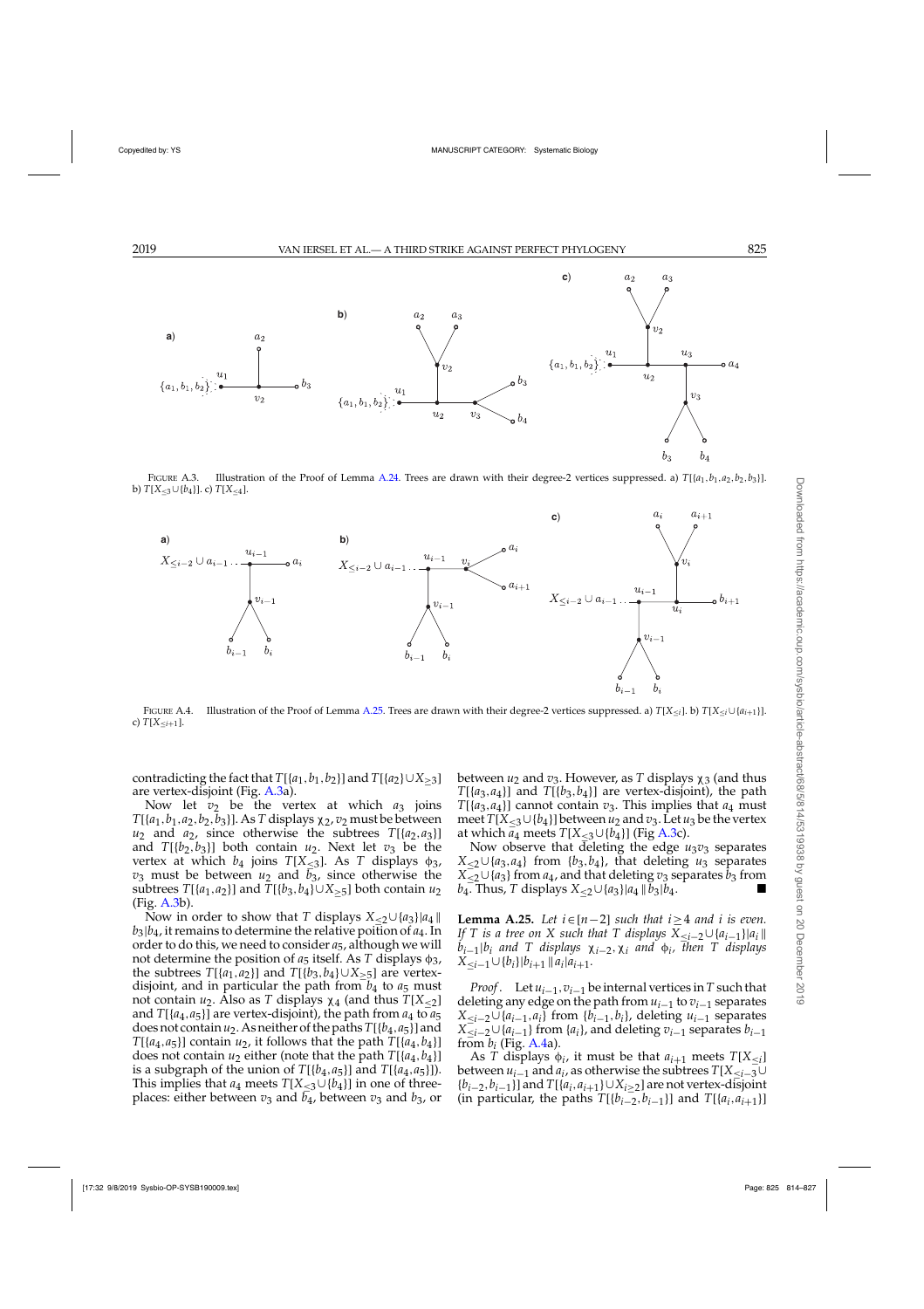<span id="page-12-0"></span>

FIGURE A.5. Illustration of the Proof of Lemma A.26. Trees are drawn with their degree-2 vertices suppressed. a)  $T[X_{\leq i}]$ . b)  $T[X_{\leq i} \cup \{b_{i+1}\}]$ . c)  $T[X_{\leq i+1}].$ 

both contain  $u_{i-1}$ ). Let  $v_i$  be the vertex at which  $a_{i+1}$ meets  $T[X_{\leq i}]$  (Fig. [A.4b](#page-11-0)).

Now consider  $b_{i+1}$ . As *T* displays  $\chi_{i-2}$ , the paths *T*[{*b<sub>i−2</sub>,b<sub>i−1</sub>}*] and *T*[{ $a_{i+1}$ *,b*<sub>*i*+1</sub>}] are vertex-disjoint. It follows that  $T[\{a_{i+1}, b_{i+1}\}]$  cannot contain  $u_{i-1}$ , and so *b*<sub>*i*+1</sub> joins  $T[X_{\leq i} ∪ {a_{i+1}}]$  at one of three places: either between  $v_i$  and  $a_{i+1}$ , between  $v_i$  and  $a_i$ , or between  $u_{i-1}$  and  $v_i$ . Furthermore as *T* displays  $\chi_i$ , the paths *T*[ $\{a_i, a_{i+1}\}$ ] and *T*[ $\{b_i, b_{i+1}\}$ ] are vertex disjoint, and in particular  $T[\{b_i, b_{i+1}\}]$  cannot contain  $v_i$ . It follows that  $b_{i+1}$  joins  $T[X_{< i} \cup \{a_{i+1}\}]$  between  $u_{i-1}$  and  $v_i$ . Let  $u_i$  be the vertex at which  $b_{i+1}$  joins  $T[X_{\le i} \cup \{a_{i+1}\}]$ (Fig. [A.4c](#page-11-0)).

Now observe that deleting  $u_i v_i$  separates  $X_{\leq i-1} \cup$ {*b<sub>i</sub>*, *b*<sub>*i*+1</sub>} from {*a<sub>i</sub>*, *a*<sub>*i*+1</sub>}, that deleting *u*<sub>*i*</sub> separates  $X_{\le i-1}$ ∪  ${b_i}$  from  $b_{i+1}$ , and that deleting  $v_i$  separates  $a_i$  from  $a_{i+1}$ . Thus, *T* displays  $X_{\le i-1} ∪ {b_i} | b_{i+1} ∥ a_i | a_{i+1}$ .

**Lemma A.26.** *Let*  $i \in [n-2]$  *such that*  $i > 4$  *and*  $i$  *is odd.* If *T is a tree on X such that T displays X*≤*i*−2∪{*bi*<sup>−</sup>1}|*bi ai*<sup>−</sup>1|*ai and*  $T$  *displays*  $\chi$ <sub>*i*−2</sub>, $\chi$ *<sub>i</sub>* and  $\phi$ *<sub>i</sub>*, then  $\overline{T}$  *displays*  $X_{\leq i-1} \cup \{a_i\} |a_{i+1}|$  $b_i|b_{i+1}$ .

*Proof* . The proof is symmetric to that of Lemma [A.25.](#page-11-0) Let  $u_{i-1}$ ,  $v_{i-1}$  be internal vertices in *T* such that deleting any edge on the path from  $u_{i-1}$  to  $v_{i-1}$  separates  $X_{\leq i-2}$ ∪ *{b<sub>i−1</sub>,b<sub>i</sub>}* from  $\{a_{i-1}, a_i\}$ , deleting  $u_{i-1}$  separates  $X_{\leq i-2} \cup$ {*bi*<sup>−</sup>1} from {*bi*}, and deleting *vi*<sup>−</sup><sup>1</sup> separates *ai*<sup>−</sup><sup>1</sup> from *ai* (Fig. A.5a).

As *T* displays  $\phi_i$ , it must be that  $b_{i+1}$  meets *T*[*X*<sub>≤*i*</sub>] between  $u_{i-1}$  and  $b_i$ , as otherwise the subtrees *T*[*X*≤*i*−3∪{*a<sub>i</sub>*−2,*a<sub>i−1</sub>*}] and *T*[{*b<sub>i</sub>*,*b<sub>i+1</sub>*}∪*X*<sub>*i*≥2</sub>] are not edge-disjoint (in particular, the paths *T*[{*ai*<sup>−</sup>2,*ai*<sup>−</sup>1}] and *T*[{ $b_i$ , $b_{i+1}$ }]both contain  $u_{i-1}$ }. Let  $v_i$  be the vertex at which  $b_{i+1}$  meets  $T[X_{\leq i}]$  (Fig. A.5b).

Now consider  $a_{i+1}$ . As *T* displays  $\chi_{i-2}$ , the paths *T*[{ $a_{i-2}, a_{i-1}$ }] and *T*[{ $a_{i+1}, b_{i+1}$ }] are vertex-disjoint. It follows that  $a_{i+1}$  joins  $T[X_{\leq i} \cup \{b_{i+1}\}]$  at one of three places: either between  $v_i$  and  $b_{i+1}$ , between  $v_i$  and  $b_i$ , or between  $u_{i-1}$  and  $v_i$ . Furthermore as *T* displays  $\chi_i$ , the paths  $T[\{b_i, b_{i+1}\}]$  and  $T[\{a_i, a_{i+1}\}]$  are vertex disjoint, and in particular  $T[\{a_i, a_{i+1}\}]$  cannot contain  $v_i$ . It follows that



FIGURE A.6. Illustration of the Proof of Lemma A.28.

*a*<sub>*i*+1</sub> joins  $T[X_{< i} ∪ {b_{i+1}}]$  between  $u_{i-1}$  and  $v_i$ . Let  $u_i$  be the vertex at which  $a_{i+1}$  joins  $T[X_{< i} \cup \{b_{i+1}\}]$  (Fig. A.5c).

Now observe that deleting  $u_i v_i$  separates  $X_{\leq i-1} \cup$  ${a_i, a_{i+1}}$  from  ${b_i, b_{i+1}}$ , that deleting  $u_i$  separates  $X_{\le i-1} \cup$  ${a_i}$  from  $a_{i+1}$ , and that deleting  $v_i$  separates  $b_i$  from  $b_{i+1}$ . *Thus <i>T* displays  $X_{\le i-1} ∪ {a_i} |a_{i+1} ∥ b_i|b_{i+1}$ .

**Lemma A.27.** *For any*  $3 ≤ i ≤ n − 2$ *, if a tree T is compatible*  $w$ ith  $\Omega_A$  and with  $\chi_j$  for all  $2 \leq j \leq i$  and  $\phi_j$  for all  $3 \leq j \leq i$ , *then T displays*  $X_{\le i-1} \cup \{b_i\} | b_{i+1} | a_i | a_{i+1}$  *if i is even, and T displays*  $X_{\leq i-1} ∪ {a_i} |a_{i+1} ∥ b_i|b_{i+1}$  *if i is odd. In particular, if T* is compatible with  $C \setminus \{\phi_{n-1}, \Omega_B\}$  then *T* displays  $X_{\leq n-3} \cup$  ${b_{n-2}}|b_{n-1}||a_{n-2}|a_{n-1}.$ 

*Proof*. The claim follows by induction on *i*. For  $i=3$ , the claim follows from Lemma [A.24.](#page-10-0) For larger values of *i*, if *i* is even then the claim follows from Lemma [A.25](#page-11-0) and the fact that the claim holds for *i*−1. If *i* is odd, the claim follows from Lemma A.26 and the fact that the claim holds for  $i-1$ .

**Lemma A.28.** *If* T is a tree on X such that T displays  $X_{\le n-3}$ ∪  ${b_{n-2}}|b_{n-1}||a_{n-2}|a_{n-1}$ , then either T does not display  $\phi_{n-1}$ *or* T does not display  $\Omega_B$ .

*Proof*. Let  $u_{n-2}, v_{n-2}$  be internal vertices in *T* such that deleting any edge on the path from *u*<sub>*n*−2</sub> to *v*<sub>*n*−2</sub> separates  $X_{\le n-3} \cup \{b_{n-2}, b_{n-1}\}$  from *{* $a_{n-2}, a_{n-1}$ }, deleting  $u_{n-2}$  separates  $X_{\leq n-3} \cup \{b_{n-2}\}$  from {*bn*−1}, and deleting *vn*−<sup>2</sup> separates *an*−<sup>2</sup> from *an*−<sup>1</sup> (Fig. A.6).